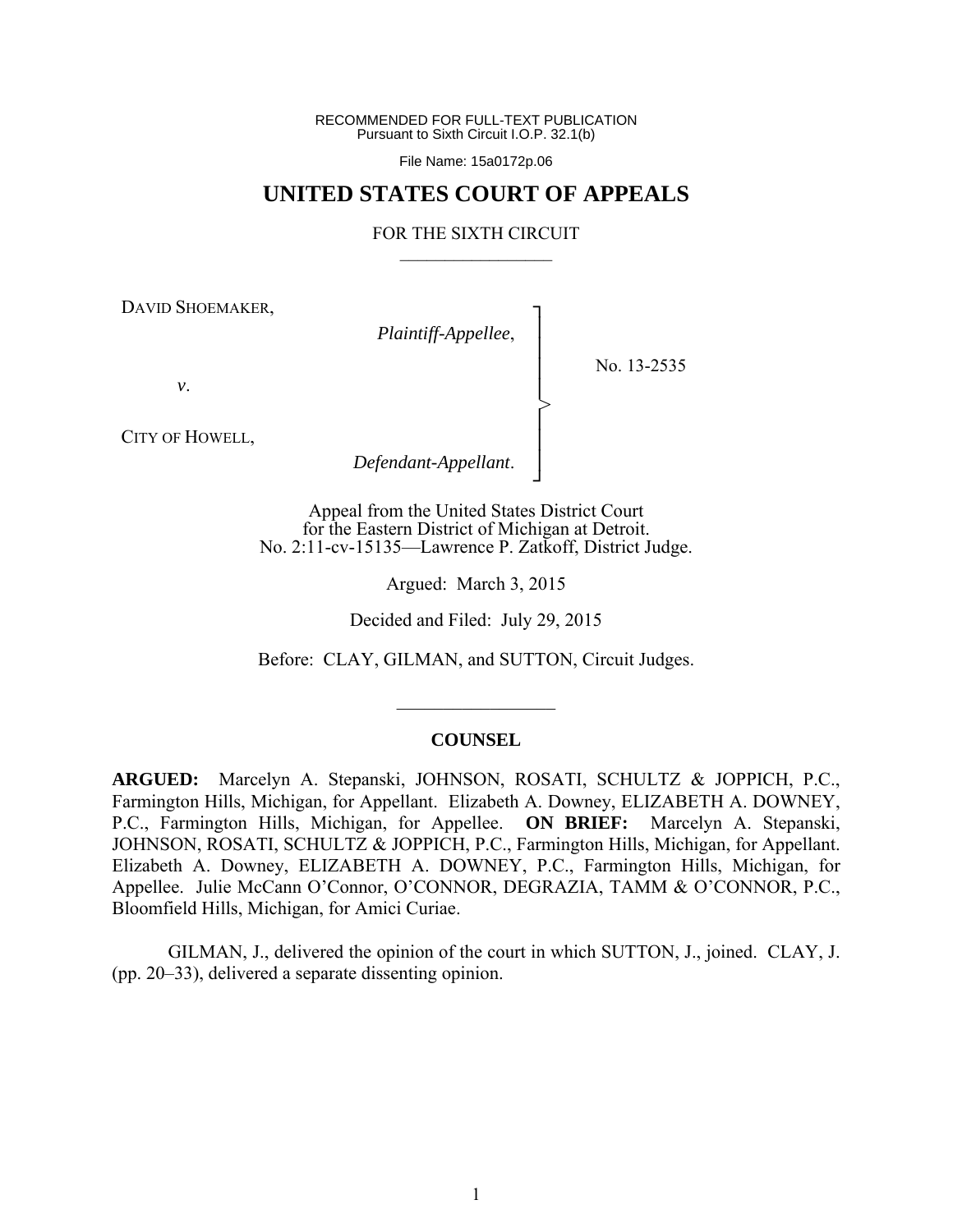$\frac{1}{2}$ 

# **OPINION**

 $\frac{1}{2}$ 

RONALD LEE GILMAN, Circuit Judge.Like many American cities, the City of Howell, Michigan requires its property owners to keep their lawns mowed below a certain height. Violators of the ordinance are charged a fine as well as a fee for the costs associated with hiring a private contractor to mow or otherwise maintain the property. David Shoemaker, then a homeowner in the City, refused to mow the area between the sidewalk and the street (the curb strip) in front of his house after the City had relandscaped the curb strip against his wishes. After multiple warnings, the City hired a local contractor to mow Shoemaker's curb strip on two separate occasions and charged him a total of \$600.

Shoemaker subsequently filed suit against the City in federal court, asserting violations of both his procedural and substantive due process rights. The district court granted summary judgment for Shoemaker on both claims. For the reasons set forth below, we **REVERSE** the judgment of the district court and **REMAND** the case with instructions to dismiss Shoemaker's complaint.

#### **II. BACKGROUND**

# **A. Factual background**

In 2003, Shoemaker purchased a house located on the corner of South Elm and East Sibley Streets in the City. He lived in that house with his minor daughter until he sold the property in 2012. During this time, the City undertook a citywide project to refurbish and landscape its streets. This project involved gutter replacement, road repairs, and a widening of the curb strips. The portion of East Sibley Street adjacent to the Shoemaker residence was among the areas impacted by the City's efforts. As part of the project, the City removed a tree planted in the curb strip by Shoemaker and replaced it with nine saplings. Shoemaker claims that when he protested the tree's removal, City workers told him "that's not your property, you have no say on what goes in or out of there." Upset by the City's unilateral remodeling of the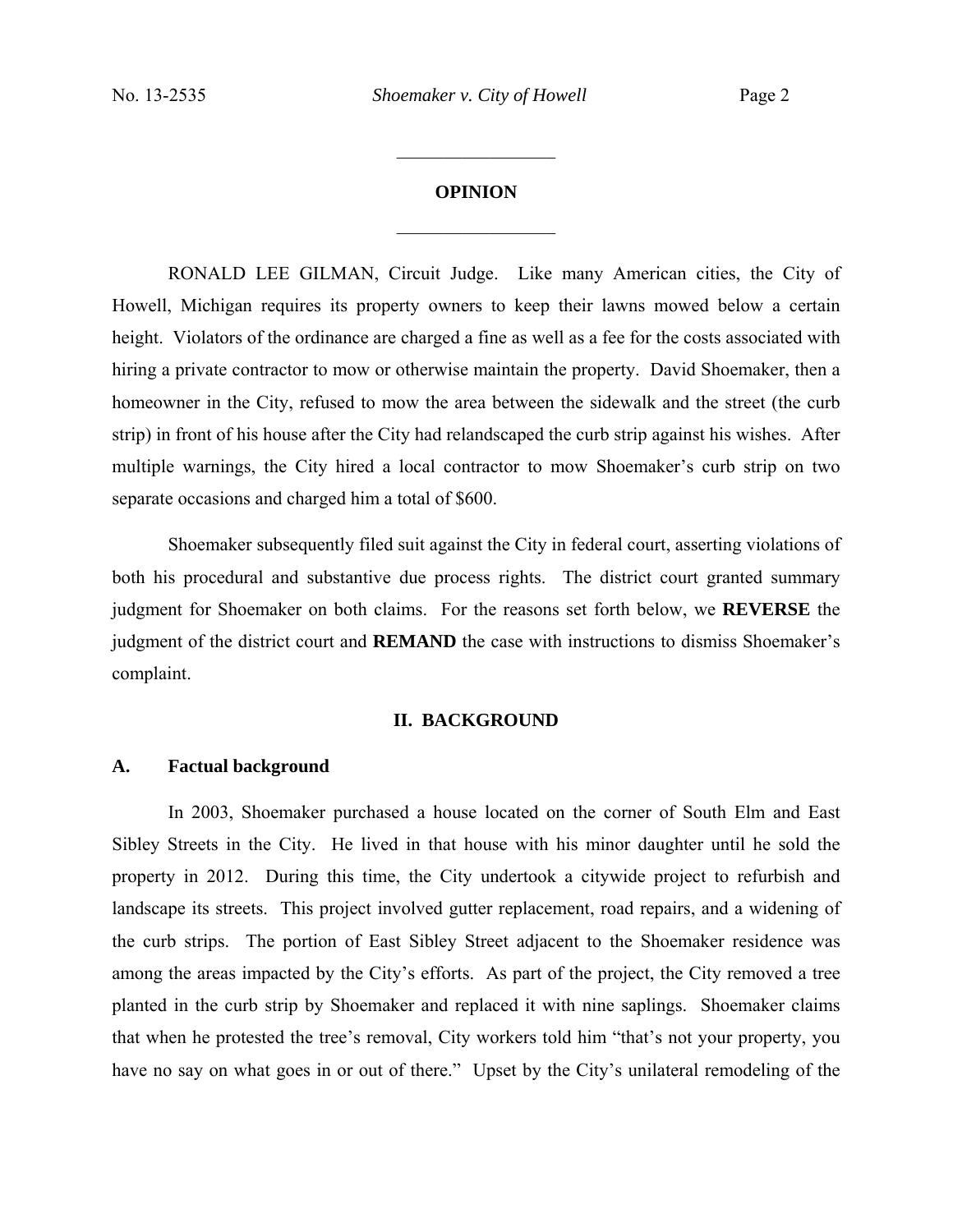curb strip, Shoemaker chose to protest the City's actions via civil disobedience: he stopped mowing the curb strip.

On August 17, 2010, the City received a complaint about Shoemaker's lawn. The complaint, which was emailed to Code Enforcement Officer John Donahue, claimed that "My neighbors have not mowed their lawn in weeks—this has happened 4 times already this year. There is going to be a rodent problem shortly if there is nothing done about this." Based on this complaint, Donahue visited the residence and left a door-hanger notice informing Shoemaker that his lawn was in violation of City Code  $\S 622.02$  (the Ordinance), which sets forth the duty of property owners and occupants to maintain the vegetation on their land. When Donahue returned to the residence several days later, the lawn and curb strip had been mowed and brought into compliance with the Ordinance.

The Ordinance, first adopted in 1959, prohibits the owner or occupant of any lot in the City from "maintain[ing] on any such lot . . . any growth of weeds, grass or other rank vegetation to a greater height than eight inches." City Code  $\S$  622.02(a). It explicitly applies to any land "along the sidewalk, street or alley adjacent to the same between the property line and the curb." A violation of the Ordinance constitutes a municipal civil infraction, which subjects the responsible party to the civil fines set forth in City Code § 202.99. *See* City Code § 622.99. Anyone accused of such an infraction is notified by either a "citation," City Code § 208.02(e), or a "violation notice," City Code § 208.02(f).

Donahue next became aware of tall vegetation on the Shoemaker property the following spring. He mailed Shoemaker a "Notice of Ordinance Violation" letter on May 17, 2011, advising Shoemaker of (a) the alleged violation of the Ordinance, (b) the substance of the Ordinance, (c) the time allowed to remedy the violation (five days), and (d) the various fees associated with noncompliance. That same day, Donahue also left a door-hanger notice at Shoemaker's residence advising him of the violation. Donahue returned a week later to find the grass adequately trimmed.

Shoemaker apparently kept his lawn and the adjacent curb strip in compliance with the Ordinance for several months following the May 2011 violation. On August 4, 2011, however, Donahue again noticed vegetation that was taller than eight inches on the curb strip in front of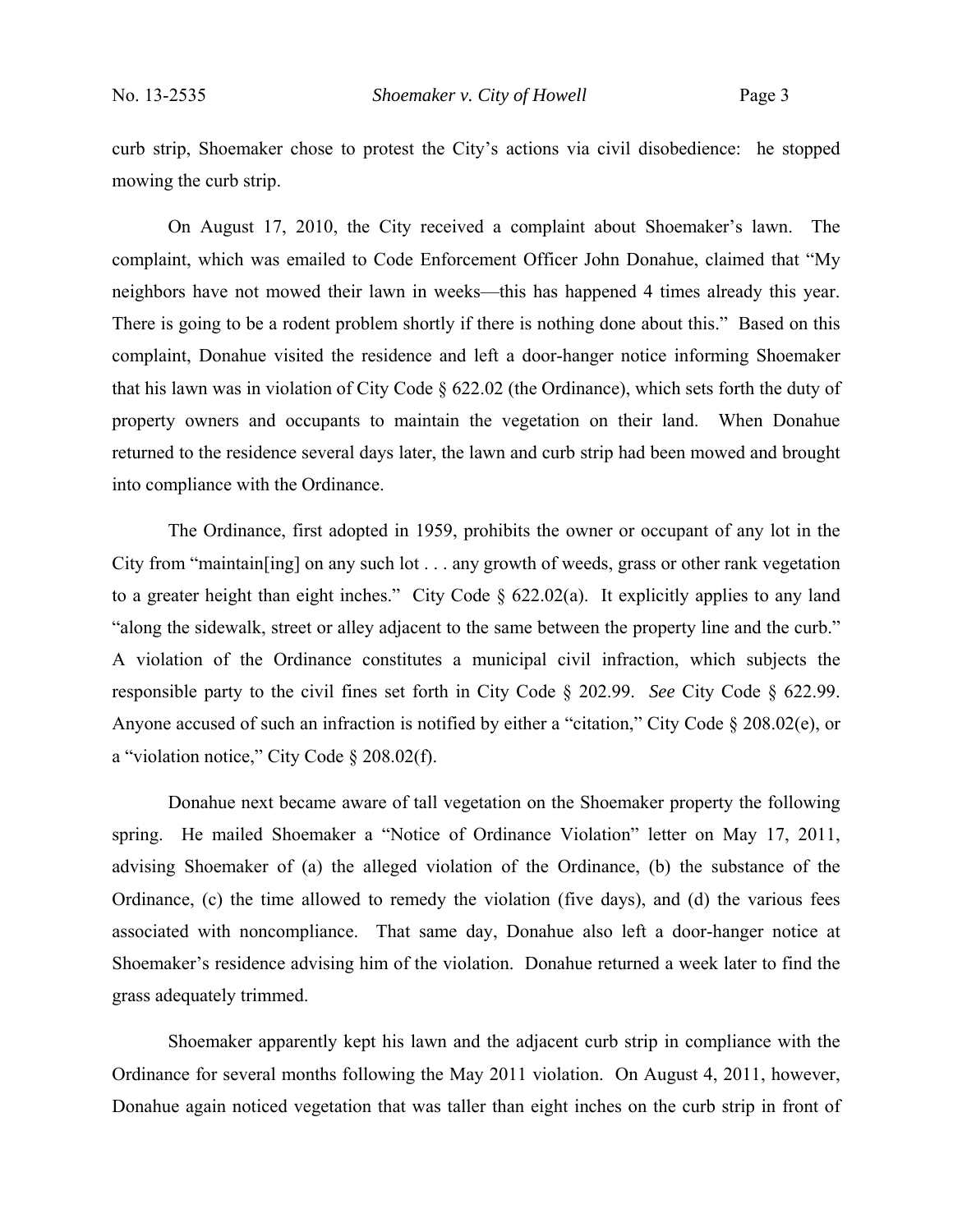Shoemaker's house. As before, Donahue left a door-hanger notice informing Shoemaker of the violation and mailed another Notice of Ordinance Violation on August 9. Donahue returned to the property on August 10 to find that, although the lawn had been freshly mowed, the grass on the curb strip remained in excess of the Ordinance's limitation. When Donahue returned again to inspect the property on both August 16 and 17, the curb strip's vegetation remained uncut.

Donahue then contacted Shaner's Cutting Edge, a local landscaping contractor, on August 17, 2011 and asked the contractor to mow the curb strip in front of Shoemaker's house later that day. Despite Donahue's work order, the contractor had not mowed the area when Donahue returned on August 18. This time Donahue took pictures of the curb strip to document the violation, and he spoke with Shoemaker's daughter about the issue. During the conversation, Donahue gave Shoemaker's daughter another door-hanger notice, this one marked "FINAL NOTICE!"

When Shoemaker learned of Donahue's conversation with his daughter, Shoemaker contacted City Hall to complain about the interaction, which his daughter described as "nerve [w]racking." Donahue later called Shoemaker to "apologize if he intimidated [Shoemaker's] daughter," and the two men discussed the overgrown grass. During that call, Shoemaker insisted that he would not mow the curb strip because he had been told by City employees that the area was the City's property and not his own. According to Shoemaker, Donahue insisted that the property did in fact belong to Shoemaker. The call ended with Shoemaker indicating that he wanted to be ticketed for the violation in order to challenge the Ordinance in court. This was the only conversation that ever took place between Shoemaker and Donahue.

Shaner's Cutting Edge finally mowed the curb strip sometime between August 23 and 25, 2011. The City later charged Shoemaker \$150 for the contractor's services associated with mowing the curb strip.

Six weeks later, on October 11, 2011, Donahue again found Shoemaker's curb strip in violation of the Ordinance. As before, he left a door-hanger notice informing Shoemaker of the violation and mailed a Notice of Ordinance Violation the following day. This was the fourth door-hanger notice and the third notification letter that Donahue had addressed to Shoemaker regarding the vegetation issue. Shoemaker again failed to bring the curb strip into compliance,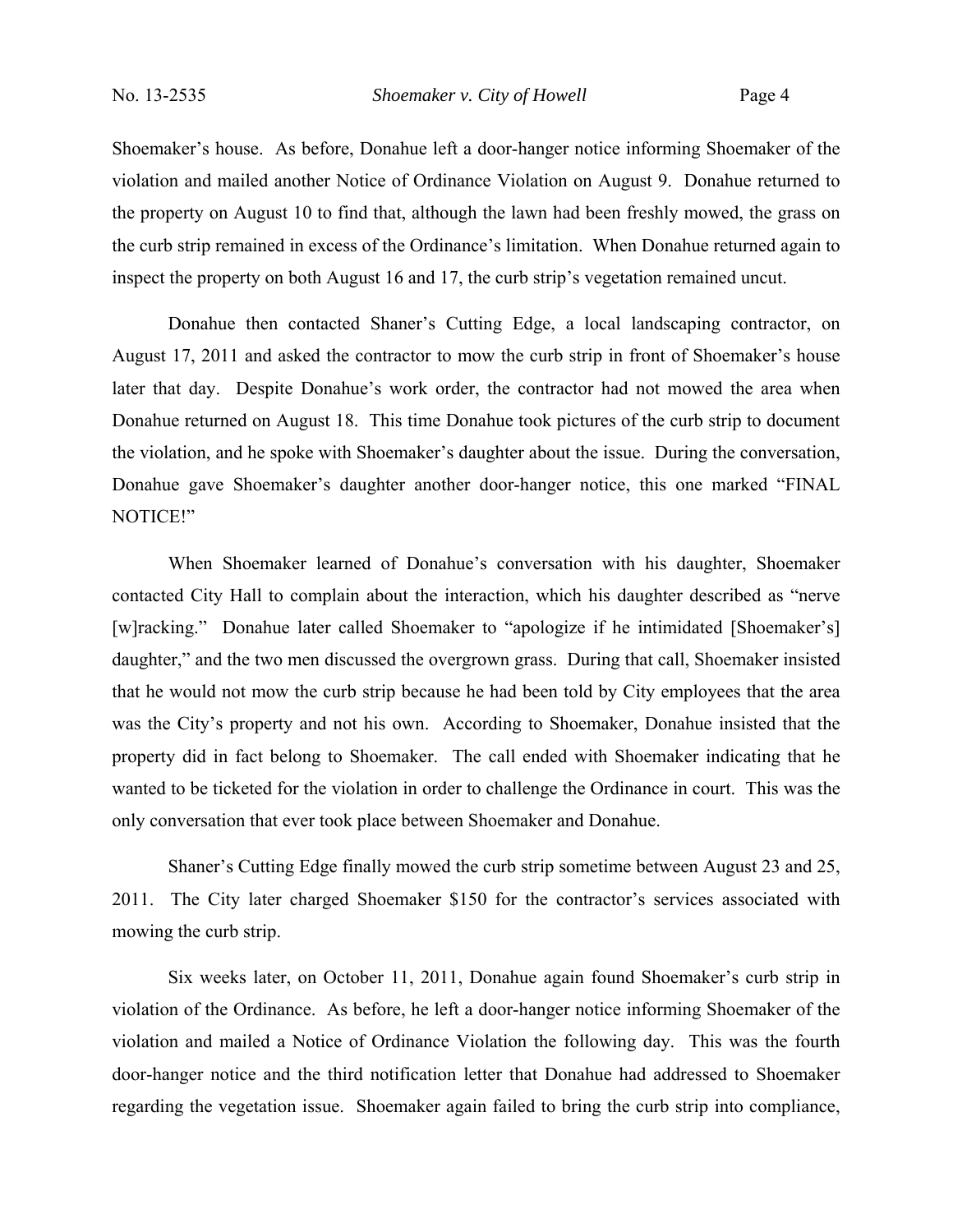and Donahue once more hired Shaner's Cutting Edge to mow the area, which the company did sometime between November 1 and 4, 2011. The City charged Shoemaker another \$150 for the contractor's services.

Both parties agree that Shoemaker was charged a total of \$600 for his violations of the Ordinance. He paid that amount as part of the property taxes due upon selling the house in late 2012. Although the record does not appear to contain an itemized bill, the \$600 total apparently includes \$300 in fees (\$150 for each grass-cutting service) and \$300 in fines (\$50 for the first infraction and \$250 for the second). These charges are consistent with the fee/fine schedule laid out in each of the Notice of Ordinance Violation letters sent by Donahue to Shoemaker.

# **B. Procedural background**

Shoemaker filed suit against the City and Shaner's Cutting Edge in federal court in November 2011, asserting violations of his procedural due process, substantive due process, equal protection, and Fourth Amendment rights. The parties later stipulated to the dismissal of (a) Shaner's Cutting Edge, and (b) the claims based on equal protection and the Fourth Amendment. Shoemaker and the City then filed cross-motions for summary judgment on the remaining procedural and substantive due process claims. After a hearing on those motions, the district court granted summary judgment in favor of Shoemaker on both counts. This timely appeal followed.

#### **II. DISCUSSION**

### **A. Standard of review**

We review de novo a district court's grant of summary judgment. *Keith v. Cnty. of Oakland,* 703 F.3d 918, 923 (6th Cir. 2013). Summary judgment is proper when no genuine dispute of material fact exists and the moving party is entitled to judgment as a matter of law. Fed. R. Civ. P. 56(a). In considering a motion for summary judgment, all reasonable inferences arising from the undisputed facts must be drawn in favor of the nonmoving party. *Matsushita Elec. Indus. Co. v. Zenith Radio Corp.*, 475 U.S. 574, 587-88 (1986).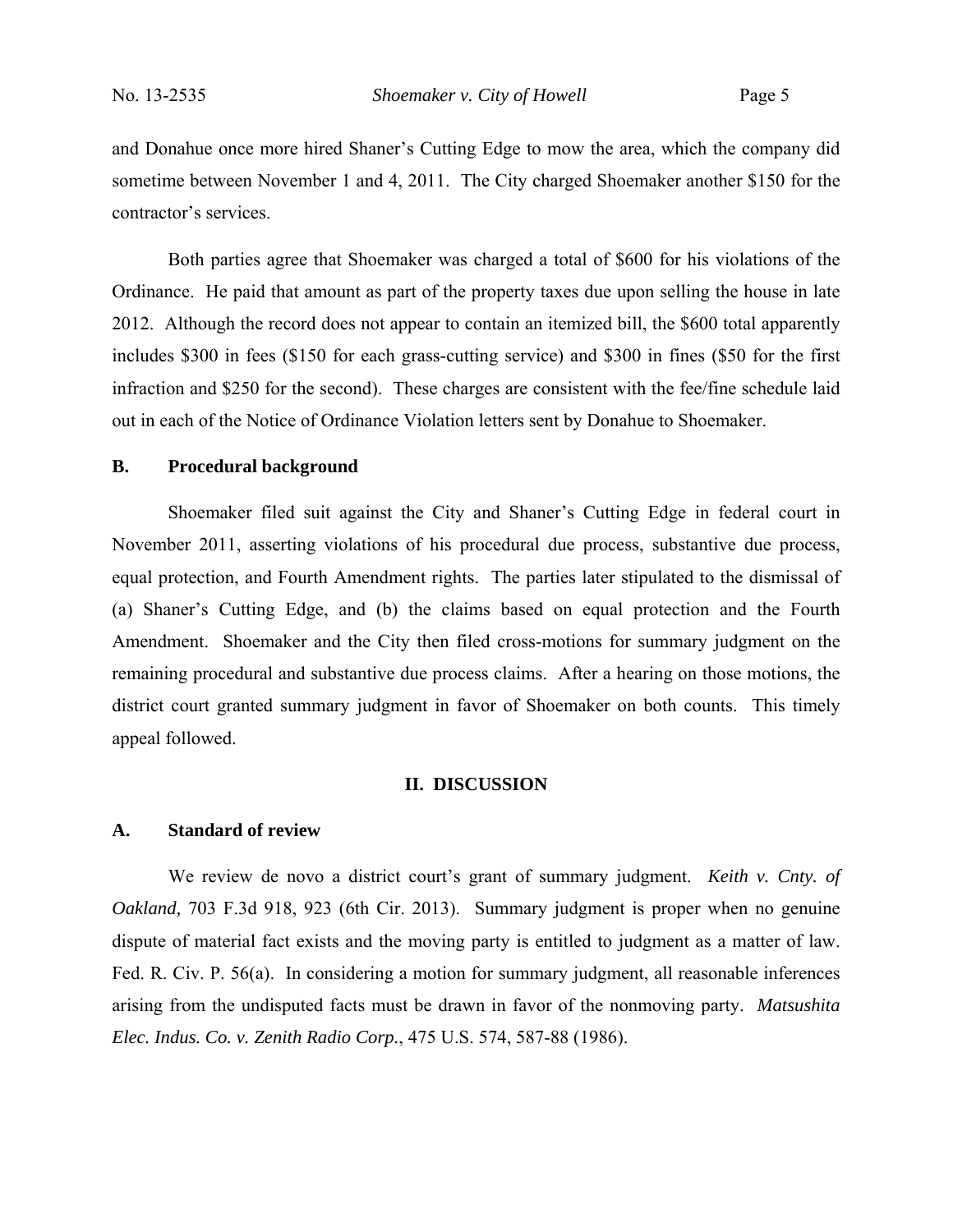Shoemaker challenges the constitutionality of the Ordinance on both procedural and substantive due process grounds. We will address each challenge in turn.

# **B. The City did not violate Shoemaker's procedural due process rights because it provided him with ample notice of the violation and an adequate opportunity to be heard**

# *1. Legal standard*

In considering procedural due process claims, we must first determine whether the alleged deprivation is within the ambit of the Fourteenth Amendment's protection of liberty and property. *Han v. Star Bank*, 190 F.3d 708, 716 (6th Cir. 1999). This analysis is simple here because the City acknowledges that Shoemaker had a protected property interest in the \$600 that the City charged him for violations of the Ordinance.

 We must next determine whether the City afforded adequate process prior to and following the deprivation. At its essence, due process can be summarized as "the requirement that a person . . . be given notice of the case against him and [an] opportunity to meet it." *Mathews v. Eldridge*, 424 U.S. 319, 348-49 (1976) (quoting *Joint Anti-Fascist Comm. v. McGrath*, 341 U.S. 123, 171-172 (1951) (Frankfurter, J., concurring)) (internal quotation marks and alteration omitted).

We weigh several factors in deciding exactly how much process is due:

[1] the private interest that will be affected by the official action; [2] the risk of an erroneous deprivation<sup>[;]</sup> . . . [3] the probable value, if any, of additional or substitute procedural safeguards; and [4] the Government's interest, including the function involved and the fiscal and administrative burdens that the additional or substitute procedural requirement would entail.

*Id.* at 335 (citing *Goldberg v. Kelly*, 397 U.S. 254, 263-271 (1970)). As the multi-factored test from *Mathews* suggests, the requirements of due process are fluid and fact dependent. *Id.* at 334 (citing *Cafeteria Workers v. McElroy*, 367 U.S. 886, 895 (1961)). Furthermore, pre- and postdeprivation processes should be considered together as a single package:

The predeprivation process need not always be elaborate, however; the amount of process required depends, in part, on the importance of the interests at stake. . . . Moreover, the sufficiency of predeprivation procedures must be considered in conjunction with the options for postdeprivation review; if elaborate procedures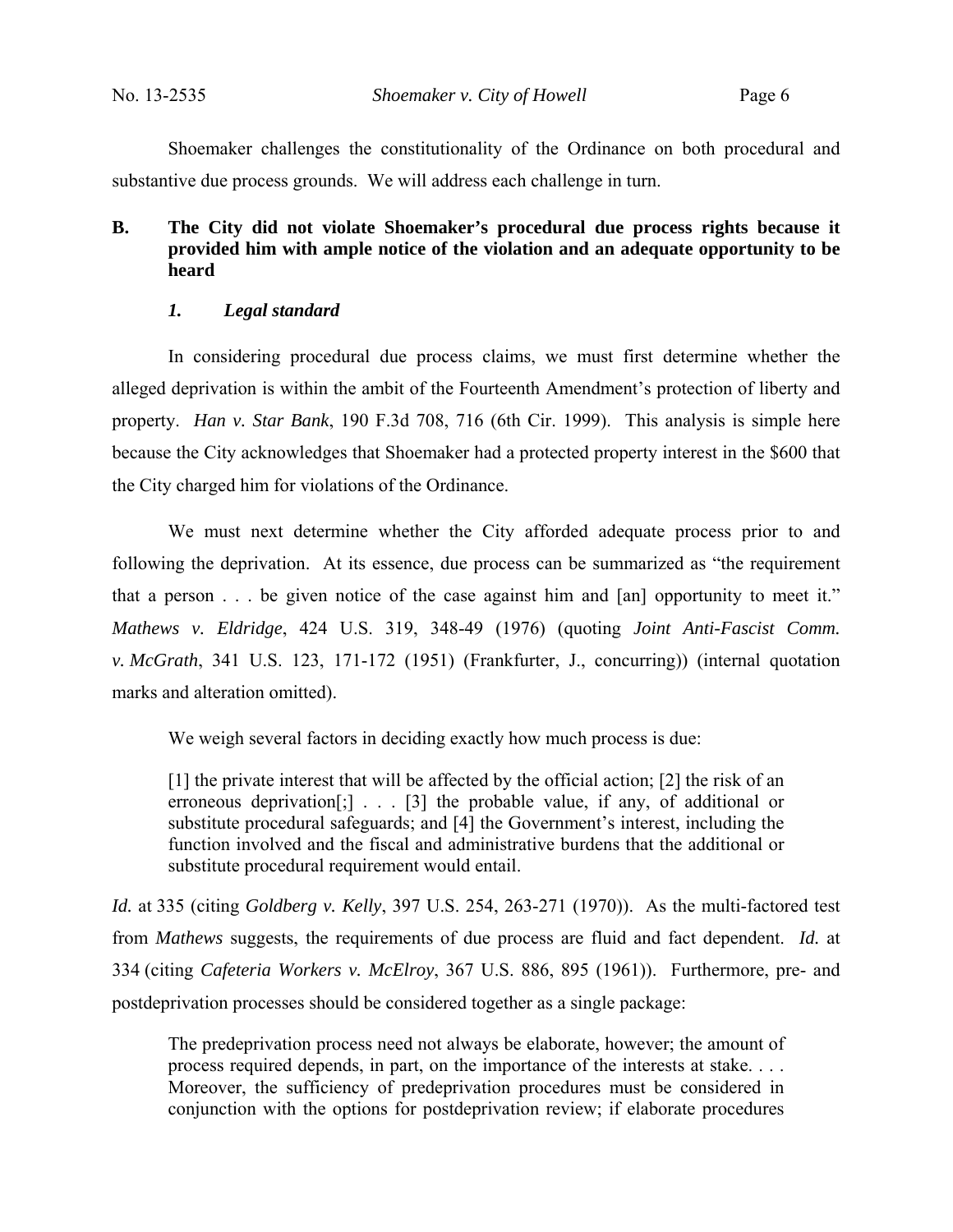for postdeprivation review are in place, less elaborate predeprivation process may be required. In some cases, postdeprivation review may possibly be sufficient, and no predeprivation process is required.

*Leary v. Daeschner*, 228 F.3d 729, 742-43 (6th Cir. 2000) (citations omitted); *see also Mathews*, 424 U.S. at 349 (finding that "an evidentiary hearing is not required prior to the termination of disability benefits"); *see also Spinelli v. City of New York*, 579 F.3d 160, 171 (2d Cir. 2009) ("Under the circumstances, . . . the City was not required to provide Spinelli with pre-deprivation due process before suspending her license and seizing her firearms.").

The district court found that the City "fail[ed] to provide any legitimate protection of Plaintiff's property interest" because "[t]he Ordinance is devoid of any mechanism by which a citizen may invoke to seek a hearing before a court or a quasi-judicial board on any issue." In short, the district court held that "the City failed to provide Plaintiff with a meaningful predeprivation or postdeprivation hearing as required under the 14th Amendment." We respectfully disagree with the district court's conclusion for the reasons set forth below.

# *2. The City provided Shoemaker with multiple notifications of the Ordinance violation in question*

The record clearly establishes that the City provided Shoemaker with ample notice of the allegations against him. Over the course of 16 months, Donahue warned Shoemaker that he was in violation of the Ordinance on at least six separate occasions. These warnings included four door-hanger notices, three Notification of Ordinance Violation letters, a conversation with Shoemaker's daughter, and a telephone conversation between Donahue and Shoemaker himself. Shoemaker admits that he knew of the charges levied by the City, but he argues that the City failed to notify him about the ways in which he could challenge those charges.

At oral argument, the City conceded that the Notices of Ordinance Violation issued to Shoemaker do not fully comport with the requirements laid out in the City Code. Section 208.07(e) of the City Code mandates that any violation notice include the following details:

[1] the time by which the alleged violator must appear at the [City of Howell Municipal Civil Infraction] Bureau, [2] the methods by which an appearance may be made, [3] the address and telephone number of the Bureau, [4] the hours during which the Bureau is open, [5] the amount of the fine scheduled for the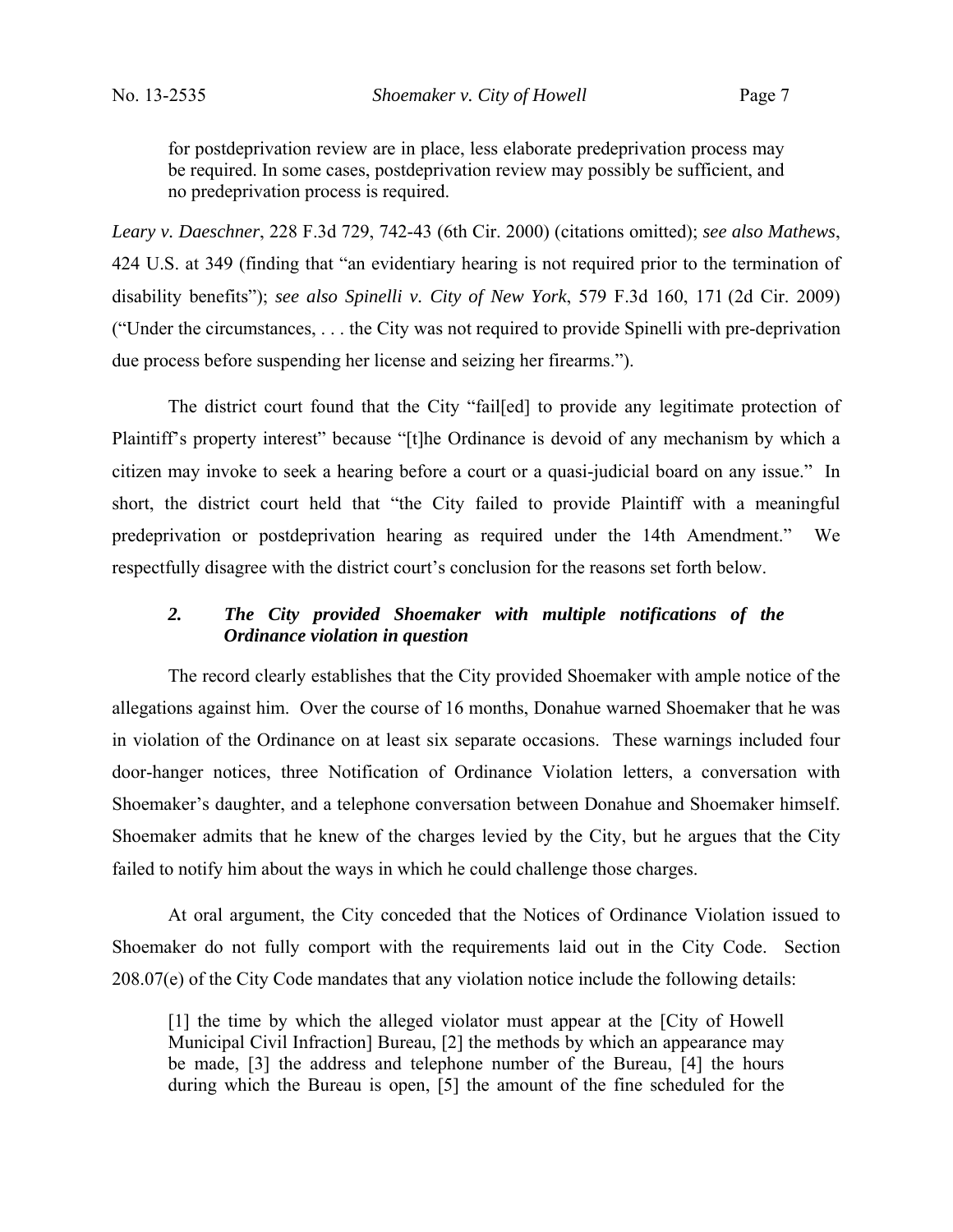alleged violation, and [6] the consequences for failure to appear and pay the required fine within the required time.

The Notices that Donahue mailed to Shoemaker omit all but the final two items on the above list.

 Although the City failed to fully comply with its own Ordinance, such a failure "does not . . . automatically translate into a deprivation of procedural due process under the United States Constitution." *See DePiero v. City of Macedonia*, 180 F.3d 770, 788 (6th Cir. 1999) (holding that, although a parking citation failed to comply with state law, a deprivation of procedural due process did not occur because the City provided constitutionally sufficient notice). To satisfy due process under the Constitution, the notice must be "reasonably calculated, under all of the circumstances, to apprise interested parties of the pendency of the action and afford them an opportunity to present their objections," and "must afford a reasonable time for those interested to make their appearance." *Mullane v. Central Hanover Bank and Trust Co.*, 339 U.S. 306, 314 (1950). The notices here do just that.

Shoemaker was clearly aware that the City considered him to be in violation of the Ordinance. The mailed notices of violation and the door-hanger notices informed him of the nature of the alleged violation and the relevant section of the City Code. These notices also included the phone number of City Hall. Finally, the notices refer to the City's Municipal Civil Infraction Ordinance, where Shoemaker could have learned about the procedures for objecting to the allegations against him. A simple investigation of the referred-to Ordinances or a call to City Hall would have answered Shoemaker's questions, but he made no such effort. He "should not be able to now use [his] inaction against the [City] in claiming a violation of due process." *See Dubuc v. Twp. of Green Oak*, 406 F. App'x 983, 989 (6th Cir. 2011) (holding that property owners who failed to take advantage of the zoning board's postdeprivation appeals procedures could not claim that those procedures violated due process) (citing *Santana v. City of Tulsa*, 359 F.3d 1241, 1244 (10th Cir. 2004)).

Although the notices in question were not perfect, the Constitution does not require strict adherence to the City's Ordinances. What the Constitution does demand—that the notice as given be reasonably calculated to alert Shoemaker of the charges against him and any avenues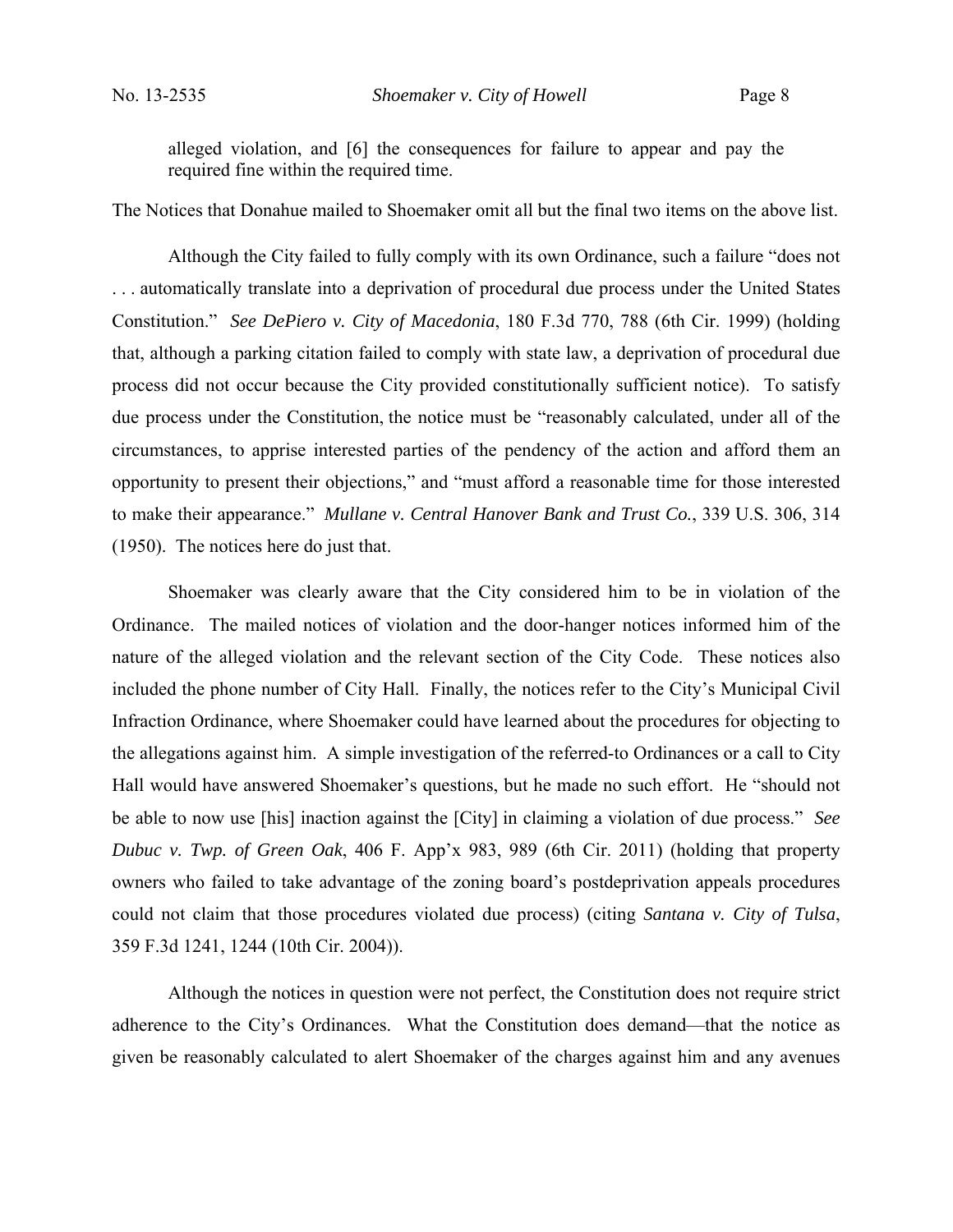available for challenging those charges—was accomplished by the notices distributed by the City.

#### *3. The* **Mathews** *factors indicate that due process was satisfied here*

We next turn to the City's procedures for challenging violations of the Ordinance. In doing so, we must determine if the procedures are constitutionally sufficient under the *Mathews*  test.

#### *a. Shoemaker's property interest is relatively minor*

First, the property interest at issue here—\$600 in fines and fees over 16 months—is relatively minor. *See Silvernail v. Cnty. of Kent*, 385 F.3d 601, 605 (6th Cir. 2004) (finding that a \$25 assessment fee constituted a "minimal" property interest). Shoemaker did not go hungry or lose his house because of the \$600 added to his property taxes in fees and fines. *Compare Goldberg v. Kelly*, 397 U.S. 254, 264 (1970) (finding that the plaintiff was entitled to a predeprivation evidentiary hearing because the property interest at issue—welfare benefits— "provide[d] the means to obtain essential food, clothing, housing, and medical care."), *with Mathews*, 424 U.S. at 343 (holding that an evidentiary hearing was not necessary prior to the termination of Social Security benefits, in part because "the hardship imposed upon the erroneously terminated disability recipient . . . is likely to be less than that of a welfare recipient" such as the plaintiff in *Kelly*). In fact, Shoemaker was not actually deprived of his property until he was required to pay the \$600 as part of the property taxes due upon the sale of his house in late 2012.

#### *b. There is little risk of erroneous deprivation under the Ordinance*

Moreover, the Ordinance presents a minimal risk of an erroneous deprivation. If the vegetation on the land in question is allowed to grow beyond eight inches tall, then the owner or occupier of that land has violated the Ordinance. Due to this objective, readily ascertainable standard, there is little chance of a wrongful application of the law. *See Sickles v. Campbell Cnty.*, 501 F.3d 726, 730 (6th Cir. 2007) (finding that the risk of erroneous deprivation was "minor" where "[t]he withholding of funds involve[d] elementary accounting that has little risk of error"); *Silvernail*, 385 F.3d at 605 (citing with approval the district court's finding that the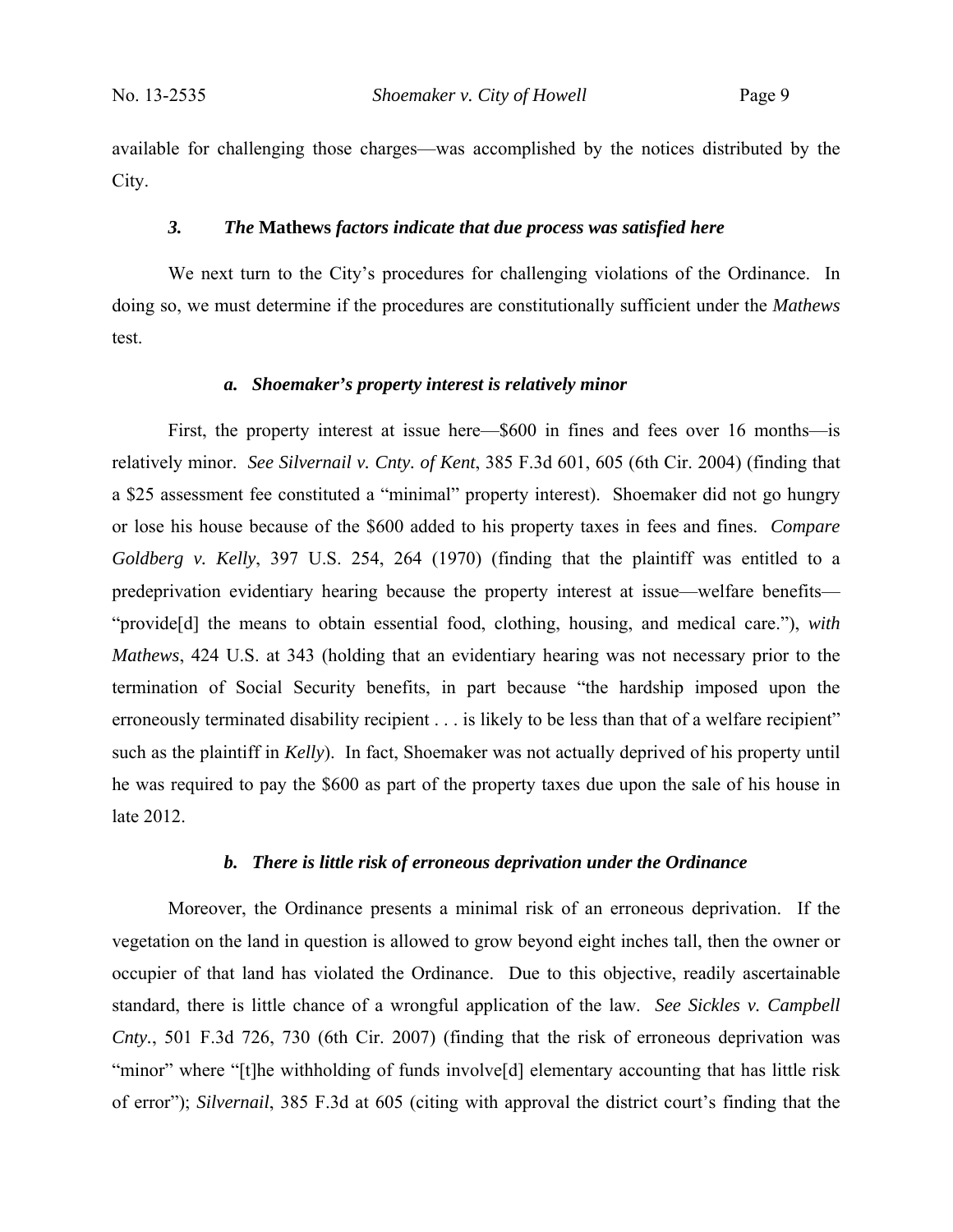risk of erroneous deprivation was low where "the proof of a bad check violation is the returned check itself").

#### *c. More process would add little value*

The ample means of challenging an alleged violation under the laws of the City and the state of Michigan further counsel against the need for additional procedures. Under subsection (e) of the Ordinance, the City is authorized to bring any land in violation of the Ordinance into compliance and charge the land's owner for any associated costs. City Code  $\S$  622.02(e). These charges are "either . . . incorporated into a special assessment . . . or . . . entered upon the next tax roll as a charge against such premises and . . . collected [as a] lien." *Id.*

When the fines and fees are processed as a special assessment, Chapter 14 of the City Code requires the City Council to "prescribe a complete special assessment procedure." City Code § 14.5. That procedure is laid out in City Code §§ 892.09-14, and requires that "all persons interested" in any special assessment be notified of the hearing before the Council where they may raise any objections related to the assessments against them. City Code § 829.09. In addition, Chapter 12 details the procedures related to those instances where the fines and fees are entered as liens on the property. Like Chapter 14, Chapter 12 provides for both notice to those impacted and a forum—the Board of Review—where the homeowner may raise any objections to the charges against his or her property. City Code § 12.10.

Michigan law also provides an opportunity for review beyond the City's predeprivation procedures. Article VI, § 28 of the Michigan Constitution provides that

[a]ll final decisions, findings, rulings and orders of any administrative officer or agency existing under the constitution or by law, which are judicial or quasijudicial and affect private rights or licenses, shall be subject to direct review by the courts as provided by law. This review shall include, as a minimum, the determination whether such final decisions, findings, rulings and orders are authorized by law; and, in cases in which a hearing is required, whether the same are supported by competent, material and substantial evidence on the whole record.

The fees and fines charged to Shoemaker by the City were therefore reviewable in state circuit court. *See Carleton Sportsman's Club v. Exeter Twp.*, 550 N.W.2d 867, 869 (Mich. Ct. App.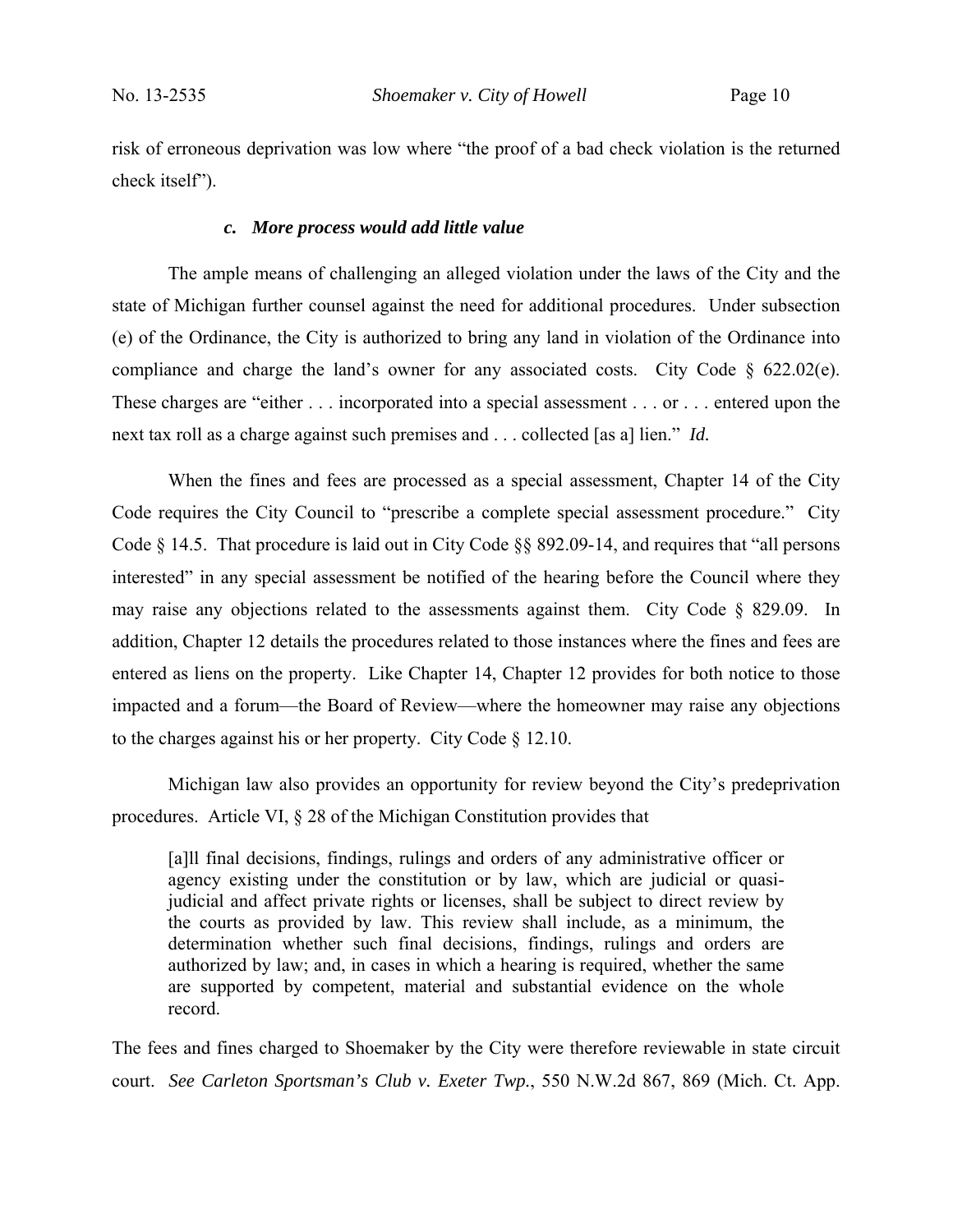1996) (holding that the township zoning board's decision was subject to appellate review by the circuit court pursuant to Article VI, § 28).

Shoemaker argues that we should ignore these procedures, however, because the City failed to raise them in either its briefing below or before this court. These procedures were instead raised by the Michigan Municipal League and others, who filed an amici curiae brief in support of the City. Although we may not consider issues or arguments raised by amici "[t]o the extent that [those issues or arguments] exceed those properly raised by the parties," *Cellnet Commc'ns, Inc. v. FCC*, 149 F.3d 429, 443 (6th Cir. 1998), that is not what is happening here. Rather than raising new issues or arguments, the amici simply augmented the City's position that it did not violate Shoemaker's procedural due process rights because sufficient procedures were in place.

As Shoemaker would have it, however, amici's role would be limited to parroting the briefs of the parties. But if that were true, amici would essentially serve no purpose whatsoever. "The traditional function of an amicus curiae is to assist in cases of general public interest by supplementing the efforts of private counsel and by drawing the court's attention to law that might otherwise escape consideration[.]" *See* 3-28 Moore's Manual—Federal Practice and Procedure § 28.84 (2014). This is exactly what the amici here have accomplished.

# *d. Additional process would require additional costs for the City*

Finally, the City argues that the burden of added process here would be significant, and that the potential burden "militates against yet more process." Shoemaker, for his part, argues that "if the City simply printed civil infraction tickets and allowed the local district court to handle the matter as it does all other civil infraction[s], the City would not incur much additional cost." Although the City offers little evidence of the burden that additional process might pose, the fees and fines associated with the grass-cutting Ordinance are sufficiently small that added procedural safeguards would quickly outpace the monies collected as a result of enforcing the City Code.

Requiring additional procedures—such as an evidentiary hearing for each unkempt yard prior to the City having it mowed—would thus impose substantial costs with little corresponding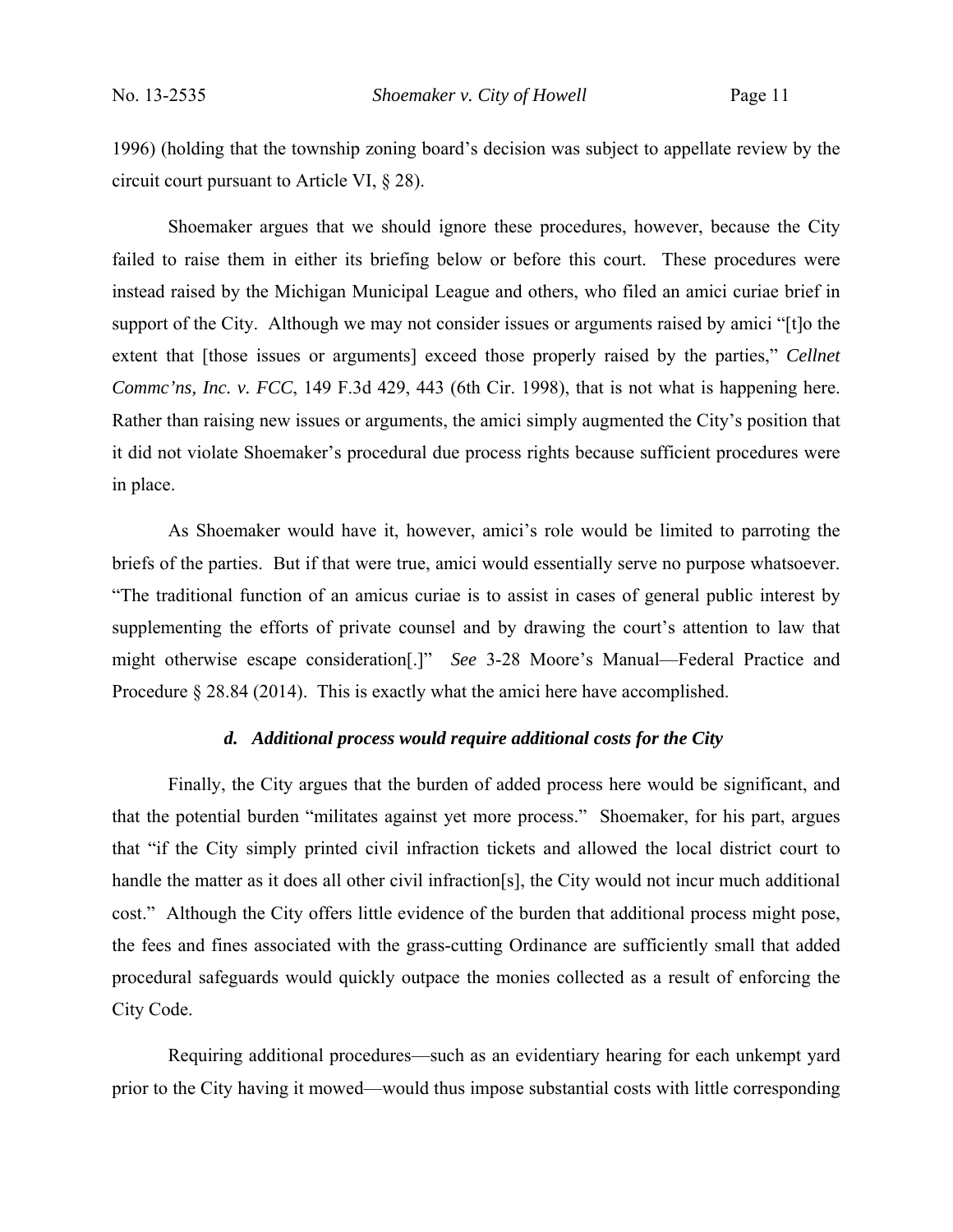benefit. *See Silvernail v. Cnty. of Kent*, 385 F.3d 601, 605 (6th Cir. 2004); *see also McKesson Corp. v. Div. of Alcoholic Bevs. & Tobacco*, 496 U.S. 18, 37 (1990) ("[A] State need not provide predeprivation process for the exaction of taxes. Allowing taxpayers to litigate their tax liabilities prior to payment might threaten a government's financial security, both by creating unpredictable interim revenue shortfalls . . . and by making the ultimate collection of validly imposed taxes more difficult.").

Taken together, the four *Mathews* factors point to the conclusion that the City provided sufficient process under the circumstances and did not violate Shoemaker's procedural due process rights. Our confidence in the soundness of this conclusion is all the stronger because Shoemaker made clear from the beginning that he had no interest in contesting whether the height of the grass on his curb strip complied with the ordinance. To the contrary, he readily conceded that it did not. The goal of his civil disobedience was instead to test the ordinance's constitutionality, not to dispute his noncompliance with its terms.

But by not disputing the charges against him, Shoemaker is precluded from mounting a procedural-due-process claim against the City, even if a due-process violation had in fact occurred. *See Graham v. Mukasey*, 519 F.3d 546, 549-50 (6th Cir. 2008) ("[T]o establish the requisite prejudice [to support a procedural-due-process claim], he must show that the due process violations led to a substantially different outcome from that which would have occurred in the absence of those violations."); *Watson ex rel. Watson v. Beckel*, 242 F.3d 1237, 1242 (10th Cir. 2001) (concluding that where a military student was expelled after admitting that he assaulted his roommate, the student's claim for procedural due process due to lack of notice failed because additional notice would not have allowed him to better defend his claim); *Keough v. Tate Cnty. Bd. of Educ.*, 748 F.2d 1077, 1083 (5th Cir. 1984) ("Keough admitted the charges and therefore his suspension did not result from a procedural due process deprivation."); *Black Coalition v. Portland Sch. Dist. No. 1*, 484 F.2d 1040, 1045 (9th Cir. 1973) (declining to order a new hearing because the student had "admitted all of the essential facts which it is the purpose of a due process hearing to establish"). Our dissenting colleague's protestations about the allegedly inadequate notice given Shoemaker thus strike us as particularly unpersuasive in the context of the present case.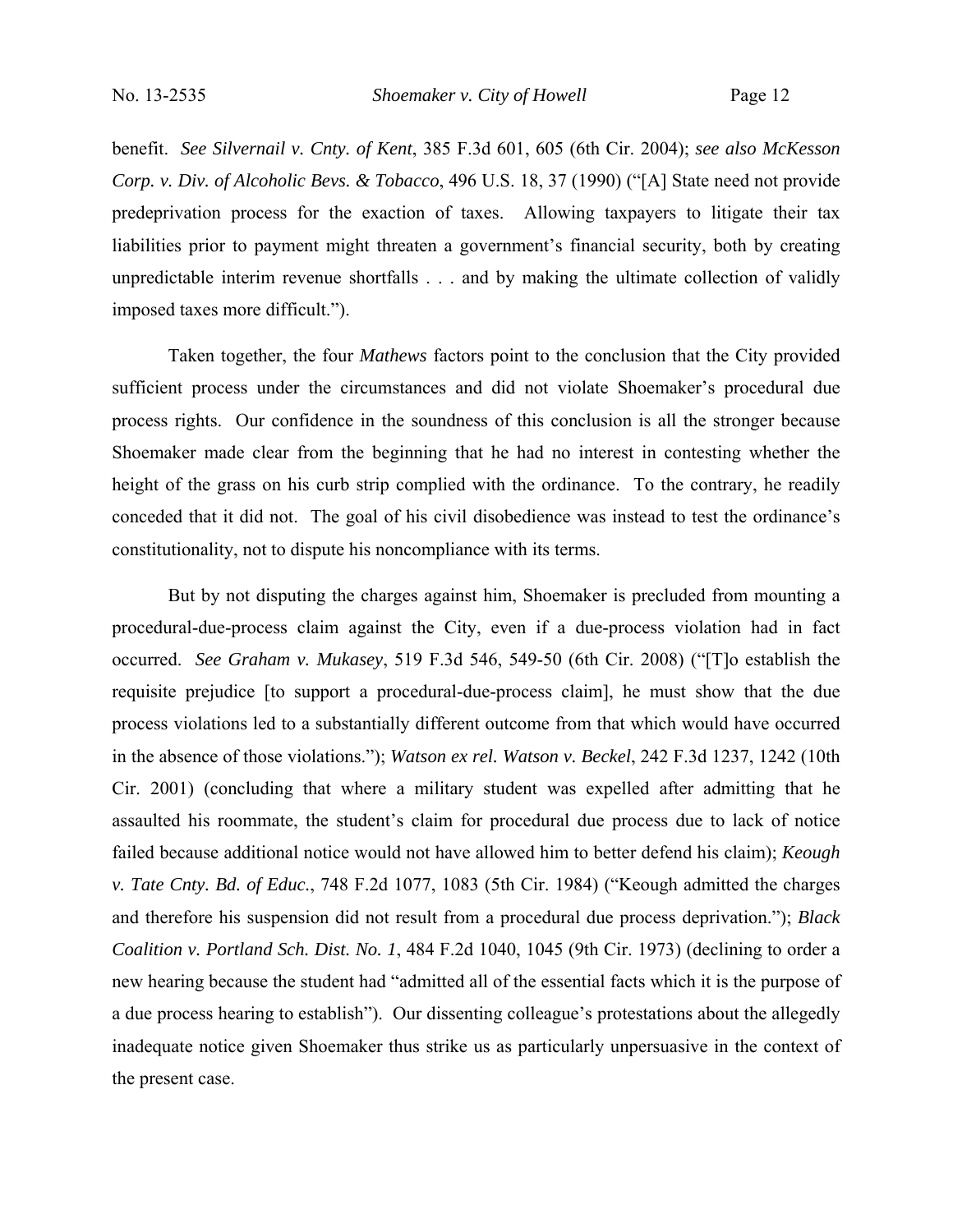# **C. The City did not violate Shoemaker's substantive due process rights because Shoemaker had a shared ownership interest in and the de facto use of the curb strip**

Shoemaker also claims that the City violated his substantive due process rights by forcing him to maintain the curb strip adjacent to his lawn, which he contends is City-owned property. The district court granted summary judgment in favor of Shoemaker on this basis, finding that (a) the City had conceded that it owned the curb strip in front of Shoemaker's house, (b) "the right not to be forced by a municipal government to maintain municipal property" is a fundamental one, and (c) the Ordinance "unconstitutionally infringes" on that right. Contrary to the district court's findings, however, the City never conceded that it is the sole owner of the land in dispute. A more accurate reflection of the City's position is found in its motion for summary judgment, where it discusses the "incremental effort or expense in maintaining [the curb strip] in conjunction with *the rest of [Shoemaker's] property*." (emphasis added).

In fact, under Michigan law, Shoemaker technically owned the property at all relevant times and the City simply possessed a right of way for public use. *See Loud v. Brooks*, 217 N.W. 34, 34-35 (Mich. 1928) (holding that "a conveyance of land bounded on a highway, street, or alley carries with it the fee to the center thereof, subject to the easement of public way"). The reasoning of the district court's opinion relies entirely on the inaccurate determination that the City is the sole owner of the curb strip. Given Shoemaker's shared ownership interest in the curb strip as well as his de facto use thereof, no substantive due process violation occurred.

#### *1. Legal standard*

This court has referred to substantive due process as "[t]he doctrine that governmental deprivations of life, liberty or property are subject to limitations regardless of the adequacy of the procedures employed." *Pearson v. City of Grand Blanc*, 961 F.2d 1211, 1216 (6th Cir. 1992) (internal quotation marks omitted) (quoting Comment, *Developments in the Law—The Constitution and the Family*, 93 Harv. L. Rev. 1156, 1166 (1980)); *see also Zinermon v. Burch*, 494 U.S. 113, 125 (1990). What type of "limitations" the Constitution imposes on such governmental deprivations depends on the nature of the right being deprived. Specifically, "[g]overnment actions that do not affect fundamental rights . . . will be upheld if [ ] they are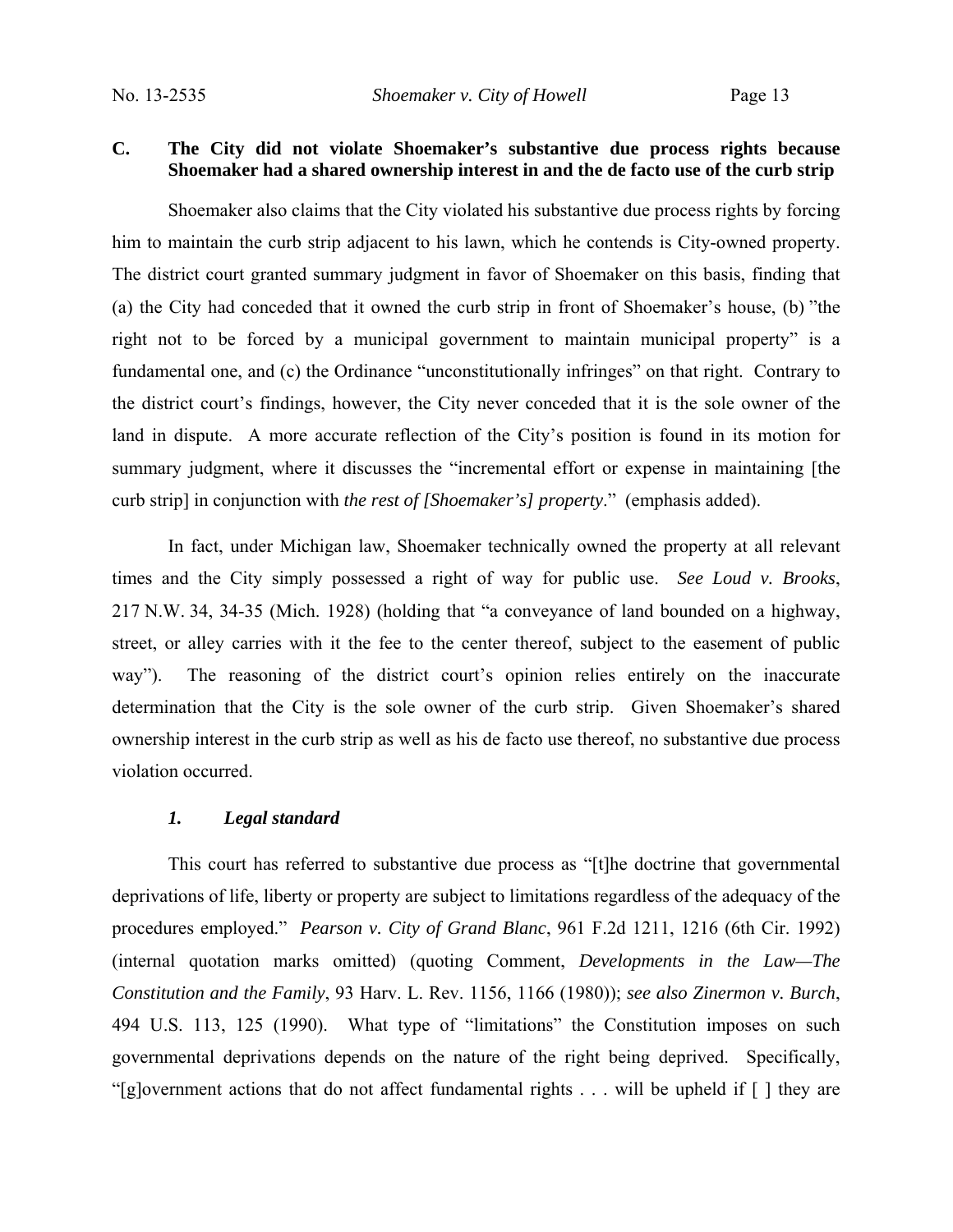rationally related to a legitimate state interest." *Seal v. Morgan,* 229 F.3d 567, 575 (6th Cir. 2000) (citing *Vacco v. Quill*, 521 U.S. 793, 799 (1997)). When government actions do impact an individual's fundamental rights, however, the courts will apply the rigorous strict-scrutiny standard to the alleged deprivation. *Reno v. Flores*, 507 U.S. 292, 301-02 (1993).

The district court acknowledged that "the [Supreme] Court has always been reluctant to expand the concept of substantive due process because guideposts for responsible decisionmaking in this unchartered area are scarce and open-ended," citing *Collins v. City of Harker Heights*, 503 U.S. 115, 125 (1992). Despite this acknowledgement, however, the district court proceeded to expand the concept by identifying a new fundamental right: "the right not to be forced by a municipal government to maintain municipal property."

# *2. At all relevant times, Shoemaker had a property interest in the curb strip adjacent to his residence*

According to the district court, "the City . . . does not contest that it owns the property at issue." But the court did not cite any evidence to support this finding. To the contrary, the City has consistently maintained that, although it has an easement over the curb strip, it possesses only a shared interest in that land. Because the district court failed to cite any factual support for its finding, we have examined the evidence that Shoemaker marshals in support of his similar argument that "[t]he City has repeatedly admitted that it owns the land in fee."

Our examination reveals that Shoemaker has substantially overstated the evidence in his favor. Two examples are illustrative of this point. First, Shoemaker notes the following response by the City to his motion to compel discovery:

Initially, Defendant questioned whether Mr. Shoemaker might own all or part of the [curb strip]. However, this is a distinction without a difference in terms of Mr. Shoemaker's duty to maintain the [curb strip]. The City now, after speaking with engineers, does not dispute that Plaintiff does not "own" the [curb strip] at issue.

Second, Shoemaker points to the following interaction at oral argument on the cross-motions for summary judgment:

[COUNSEL FOR THE CITY]: … [Shoemaker's] responsible to remove [the vegetation] under the Noxious Weed Ordinance and Statute.

THE COURT: On your property?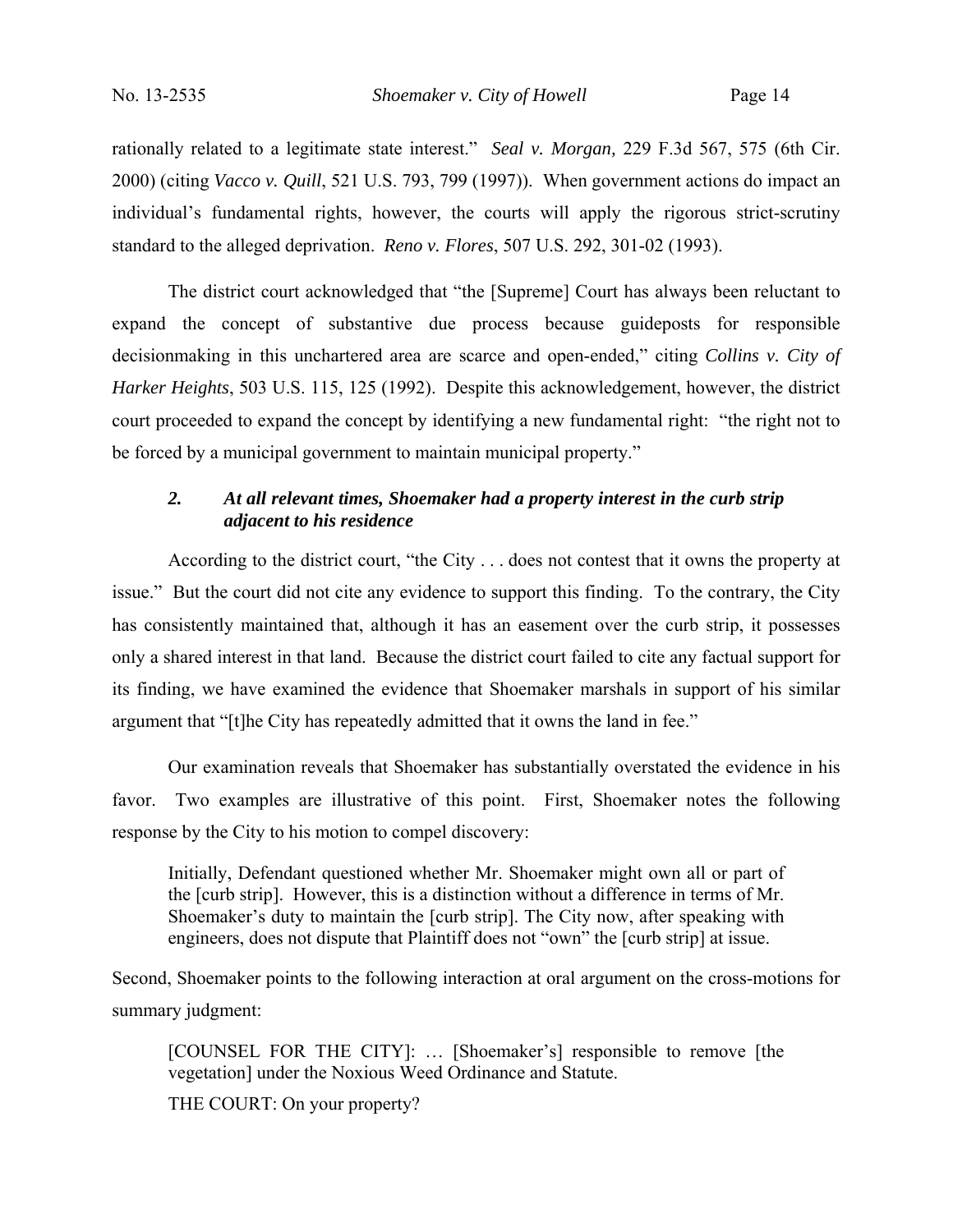. . .

[COUNSEL FOR THE CITY]: On the city property, yes—well, on the public right of way. Your Honor, although the city may own it, it does not have the same kind of ownership rights as a normal person . . . .

Shoemaker argues in his brief that both of these comments prove that the City has "confirmed that [it] owned the property." In reality, however, both statements, though inartful, do not concede the City's exclusive control. Rather, they reflect the complexity of the "bundle of sticks" that constitutes property ownership, *see United States v. Craft*, 535 U.S. 274, 278 (2002) (citing B. Cardozo, Paradoxes of Legal Science 129 (1928) (reprint 2000)), particularly in the context of public use. Shoemaker also ignores the fact that Code Enforcement Officer Donahue told him in August 2011 that the curb strip belonged to Shoemaker and not to the City.

More importantly, the City's position is consistent with the property law of Michigan. Both parties refer extensively to the relatively recent case of *2000 Baum Family Trust v. Babel*, 793 N.W.2d 633 (Mich. 2010). The Michigan Supreme Court in *Baum* dealt with the issue of what effect a public right of way between a lake-front property and the water had on the landowner's rights. After exhaustively reviewing the history of Michigan property law, the Court concluded that "[t]he owner of property abutting upon a street sustains a threefold relation to the street: 1. As one of the general public. 2. As owner of the reversionary interest to the center of the street. 3. As owner of a lot, possessed of the right of ingress and egress to and from the street." *Id.* at 644 (citing *Detroit City Ry. Co. v. Mills*, 48 N.W. 1007, 1010 (Mich. 1891)) (internal quotation marks omitted).

The Michigan Supreme Court based its conclusion on Michigan's 19th-century plat acts:

[B]y the turn of the last century, this Court had provided ample direction on the nature of the property interest created by the early plat acts. Through a conveyance by a platting statute, the county does not receive title in the nature of a private ownership; it acquires no beneficial ownership of the land and has no voice concerning the use; and it does not possess the usual rights of a proprietor, but rather takes title only to the extent that it could preclude questions which might arise respecting the public uses, other than those of mere passage. Simply put, the law vests the governmental entity with nominal title. We pause at this word 'nominal' to emphasize the obvious, i.e., that the property interest conveyed by these early platting statutes is a fee in name only.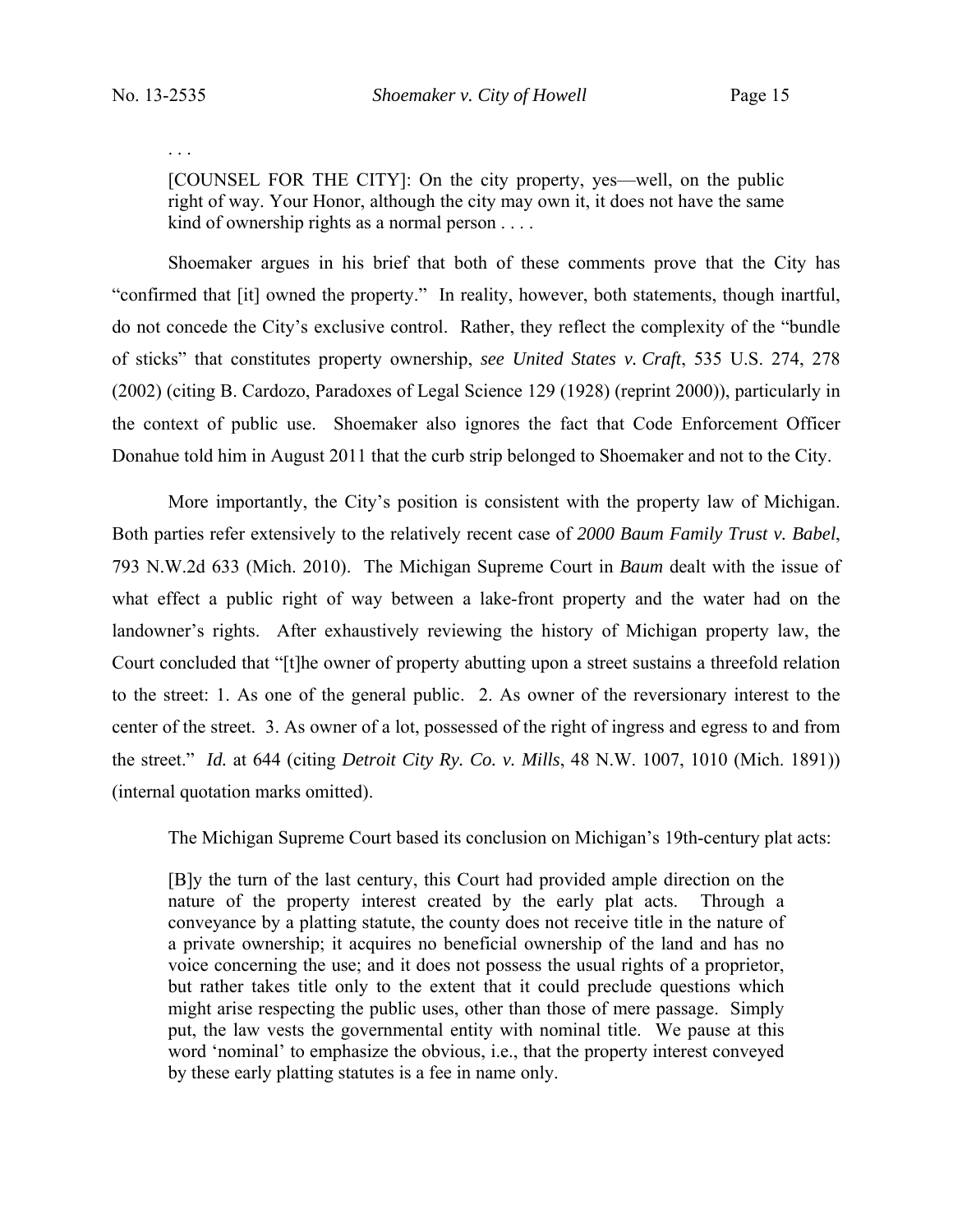*Id*. at 650 (internal quotation marks, citations, alterations, and emphases omitted). Under *Baum,*  therefore, Michigan cities possess "nominal" title to land designated for public use pursuant to one of the plat acts, while the private property owners retain "the usual rights of the proprietor."

This relationship reflects the reality that homeowners like Shoemaker have a special interest in the curb strips adjacent to their houses because these strips of land are, for all practical purposes, simply extensions of the homeowners' lawns. The curb strips also provide a traffic and safety buffer between the street and the rest of the property. In other words, despite the City's right of way over the curb strip for public use, Shoemaker retained both his property interest in and de facto use of the land in question. The error by the district court in reaching the opposite conclusion permeates the remainder of its opinion.

# *3. The Ordinance does not impair a fundamental right*

In light of Shoemaker's ownership interest in the curb strip, no fundamental right is impacted by the Ordinance's requirement that he mow and otherwise maintain that land. As discussed above, the Supreme Court has identified very few fundamental rights (none of which are at issue here), and this court has acknowledged the stricture against expanding that brief list. *See Seal v. Morgan,* 229 F.3d 567, 574-75 (6th Cir. 2000) (holding that, although no fundamental right was impaired by plaintiff's expulsion under his high school's "Zero Tolerance Policy," the Policy as applied could not sustain even rational-basis review). This court has summarized the existing fundamental rights as "those protected by specific constitutional guarantees, such as the Equal Protection Clause, freedom from government actions that 'shock the conscience,' and certain interests that the Supreme Court has found so rooted in the traditions and conscience of our people as to be fundamental." *Bell v. Ohio State Univ*., 351 F.3d 240, 250 (6th Cir. 2003) (internal citation omitted).

On this score, Shoemaker suggests that the Ordinance is somehow un-American. But Shoemaker's argument, like the district court's opinion, relies on the erroneous assumption that the City is the sole owner of the curb strip. Shoemaker specifically compares the requirement that he maintain the curb strip associated with his property to draconian mandatory public-labor measures adopted by regimes in troubled nations such as the Republic of the Congo, Uzbekistan, and Burma/Myanmar. These analogies are almost too outlandish to address. But even more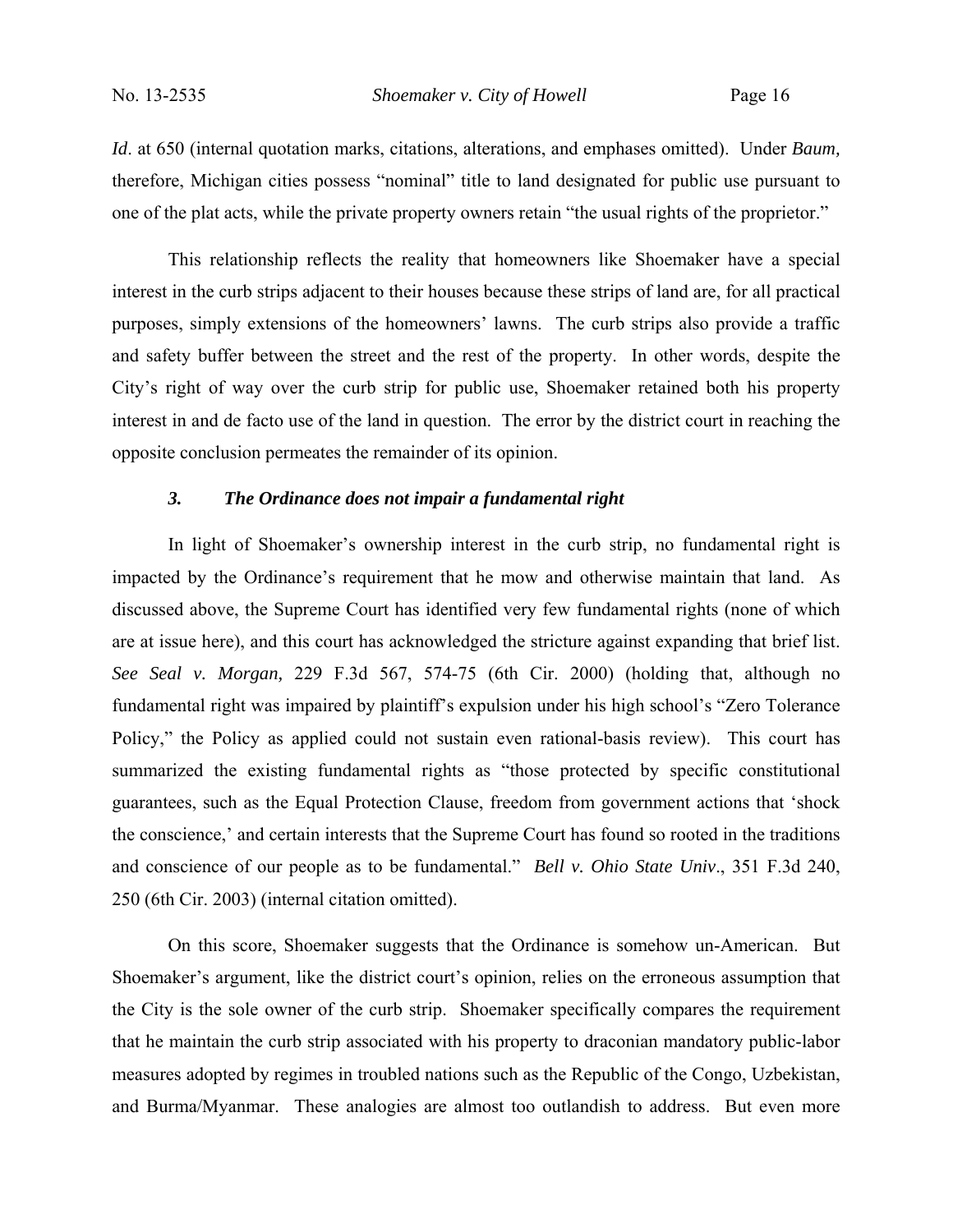hyperbolically, Shoemaker argues that the Ordinance "makes the City look like North Korea rather than an American city."

This final comparison should come as a surprise to the citizens of both nations. On the one hand, North Korea is a totalitarian regime that notoriously tortures criminal defendants, executes non-violent offenders, and sends those accused of political offenses to "brutal forced labor camps." Human Rights Watch, *World Report 2015: North Korea*, http://www.hrw.org/world-report/2015/country-chapters/north-korea (last visited July 27, 2015). Ordinances like the one challenged here, on the other hand, are ubiquitous from coast to coast. In fact, a cursory internet query reveals similar ordinances in countless municipalities across the country. *See, e.g.*, San Marino, Cal., City Code § 18.03.05, *available at* http:// www.sterlingcodifiers.com/codebook/getBookData.php?chapter\_id=57670#740049; Memphis, Tenn., City Code § 48-89, *available at* http://www.memphistn.gov/Government/ PublicWorks/CodeEnforcement/CityCodeList/Sec4889.aspx; *Neighbor's Tall Grass Got You Down? Here's What to Do*, Fairfax Cnty., Va., http://www.fairfaxcounty.gov/braddock/ newsletter/june2010/grass.htm (discussing Fairfax County Code § 119-3). This suggests that the Ordinance in question is not nearly as conscience-shocking or draconian as Shoemaker would make it out to be. In sum, the Ordinance does not impair a fundamental right and, therefore, rational-basis review is the proper standard.

# *4. The Ordinance survives rational-basis review because it is related to legitimate government interests*

Where, as here, an ordinance "does not proscribe fundamental liberties," it may "nonetheless violate[] the Due Process Clause where it imposes burdens without any rational basis for doing so." *Sheffield v. City of Fort Thomas*, 620 F.3d 596, 613 (6th Cir. 2010) (quoting *United States v. Comstock*, 560 U.S. 126, 150 (2010) (Kennedy, J., concurring) (internal quotation marks omitted)). "This standard is highly deferential; courts hold statutes unconstitutional under this standard of review only in rare or exceptional circumstances." *Doe v. Mich. Dep't of State Police*, 490 F.3d 491, 501 (6th Cir. 2007). "Under rational basis scrutiny, government action amounts to a constitutional violation only if it is so unrelated to the achievement of any combination of legitimate purposes that the court can only conclude that the government's actions were irrational." *Michael v. Ghee*, 498 F.3d 372, 379 (6th Cir. 2007)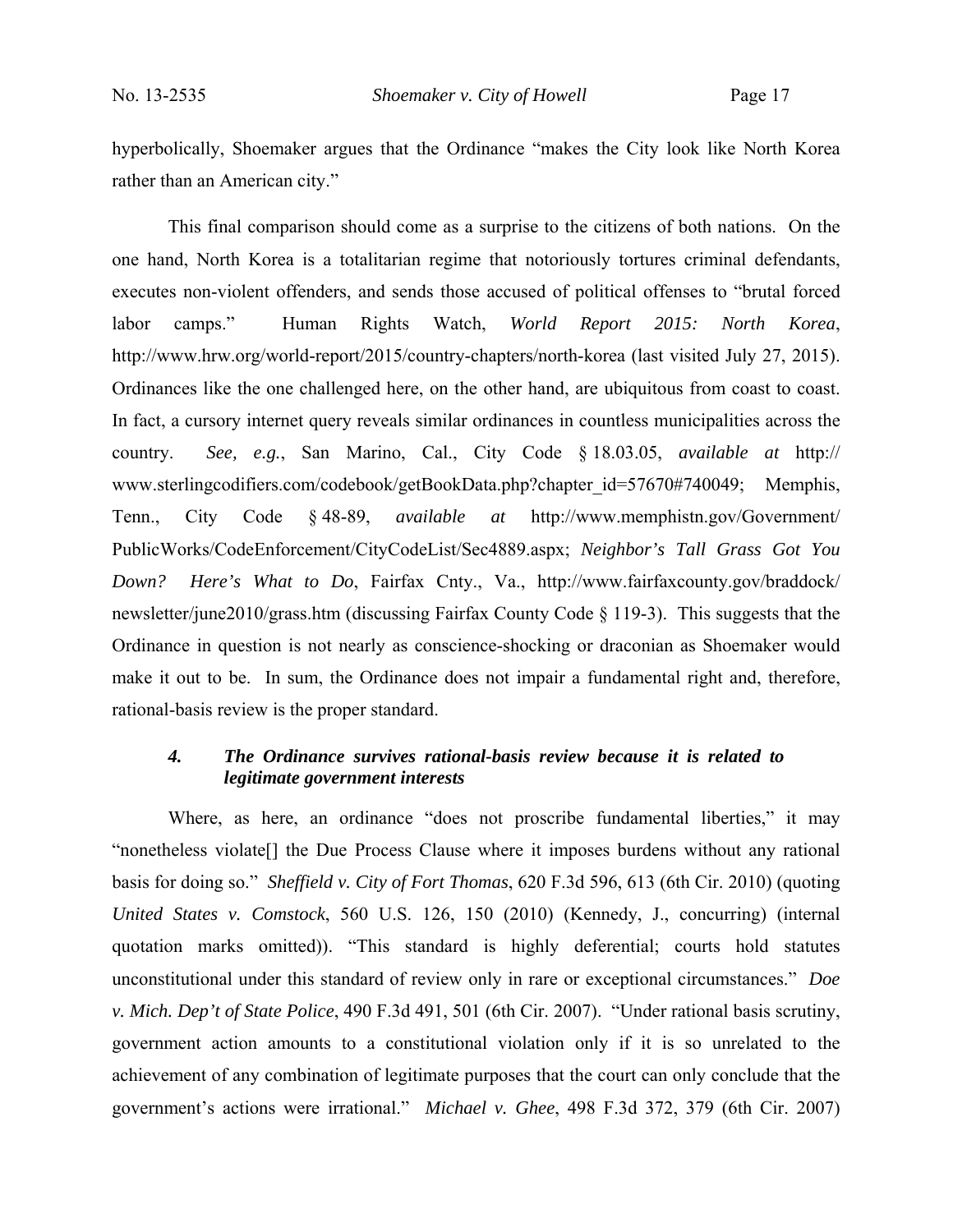(internal quotation marks omitted). "[T]he burden is on [the plaintiff] to show that there is no rational connection between the enactment and a legitimate government interest." *Sheffield*, 620 F.3d at 613 (internal quotation marks omitted).

This court has previously examined a very similar ordinance under rational-basis review in *Rowe v. City of Elyria*, 38 F. App'x 277 (6th Cir. 2002). In *Rowe,* the court upheld the grassmowing ordinance before it on the grounds that it was rationally related to Elyria's "legitimate governmental purposes relating to aesthetics and vermin control." *Id.* at 282. The City here similarly defends the Ordinance in question by arguing that it advances the following interests: "traffic safety, sanitation, animal and rodent control, protection of property values, aesthetics, and public health, safety, and welfare." Both the Supreme Court and this court have recognized several of these interests as legitimate in other contexts. *See, e.g.*, *Berman v. Parker*, 348 U.S. 26, 33 (1954) ("It is within the power of the legislature to determine that the community should be beautiful"); *H.D.V.–Greektown, LLC v. City of Detroit*, 568 F.3d 609, 623 (6th Cir. 2009) (holding that safety and aesthetics are legitimate governmental interests) (citing *Metromedia, Inc. v. City of San Diego*, 453 U.S. 490, 509-510 (1981)); *Harris v. Akron Dept. of Public Health*, 10 F. App'x 316, 319 (6th Cir. 2001) (identifying property values, aesthetics, and the health, safety, and welfare of the public as legitimate governmental interests.) We find no reason not to attribute these legitimate governmental interests to the Ordinance in question.

This is not to say that the City's powers in this context are unlimited. For instance, the outcome would likely be different if the City required homeowners to mow large tracts of public land totally unrelated to their individual residences, but such is clearly not the case here. Under Michigan law, ownership of the curb strip in question was shared by Shoemaker and the City, and he had the de facto use of the land. These factors make the mowing burden placed upon him constitutionally acceptable.

 Because no fundamental right is implicated by the City's requirement that Shoemaker mow the curb strip associated with his house and because that requirement is rationally related to a legitimate governmental purpose, the Ordinance did not violate Shoemaker's substantive due process rights. The district court's contrary conclusion is erroneous.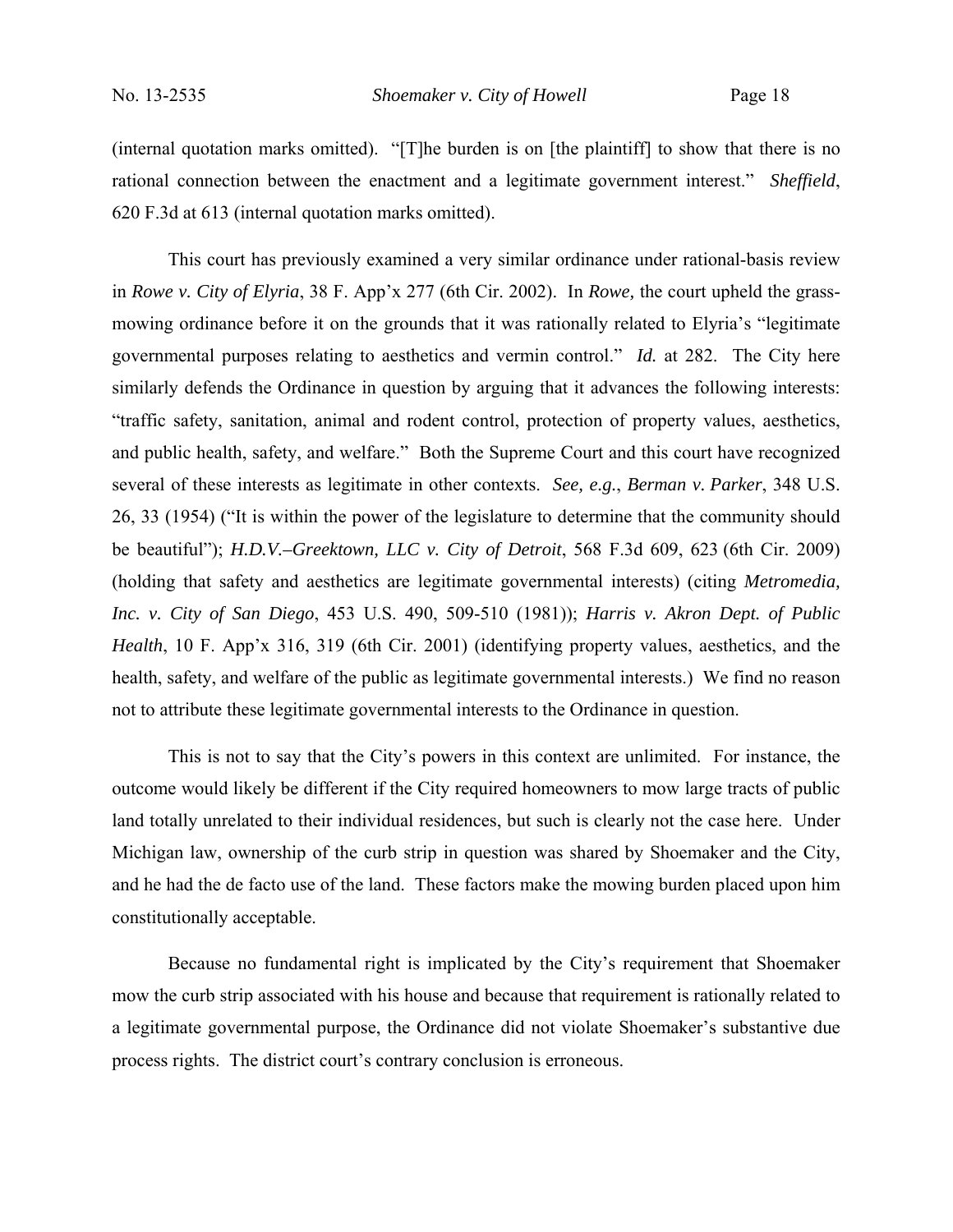# **D. Other potential causes of action**

 Shoemaker's briefs touch on other legal questions that ultimately are not properly before us. For instance, Shoemaker hints that the City acted outside the bounds of its right-of-way easement over the curb strip by removing Shoemaker's tree without compensating him and then replacing it with nine saplings. But no such claim is before us because he never fully developed it here or below.

Shoemaker also brings up the specter of a potential trespass claim is in his appellate brief, wherein he suggests that "[t]he City either trespassed on private property and relandscaped it in violation of the Fourth Amendment, or it simply changed the plantings on its own property." But Shoemaker dropped his Fourth Amendment claim before summary judgment below and explicitly disclaimed the notion of trespass during oral argument before this court, stating that "We couldn't bring a trespass claim because it wasn't our property." We therefore have no need to deal with these issues.

# **III. CONCLUSION**

 For all the reasons set forth above, we **REVERSE** the judgment of the district court and **REMAND** the case with instructions to dismiss Shoemaker's complaint.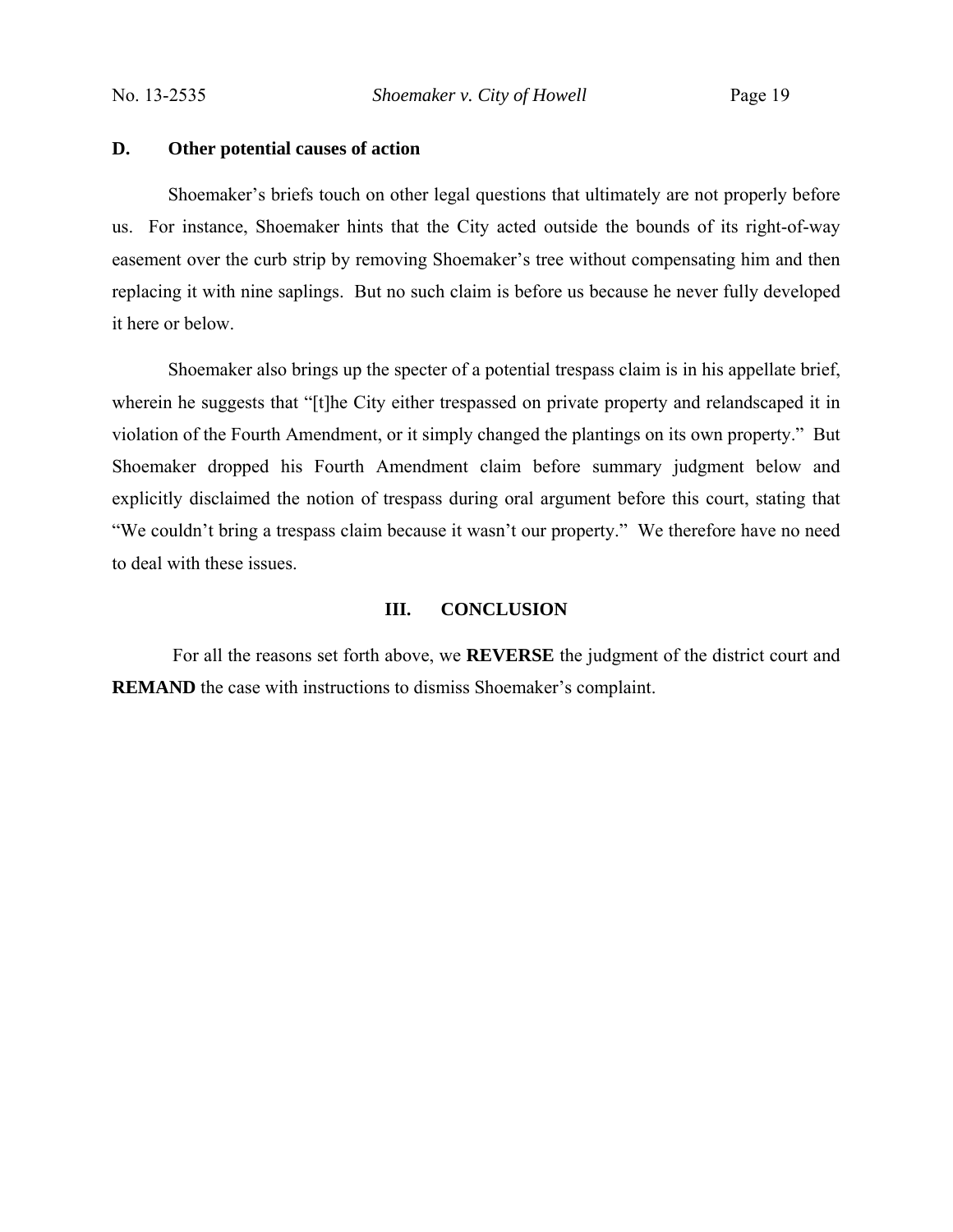$\frac{1}{2}$ 

# **DISSENT**  $\frac{1}{2}$

CLAY, Circuit Judge, dissenting.Fundamentally, due process is about fairness with respect to how the government exercises its authority when a person's property rights are at issue. The Due Process Clause requires, among other things, that the government afford individuals with notice and an opportunity to be heard prior to the deprivation of a protected property interest; due process also requires that government refrain from engaging in arbitrary and capricious exercise of authority that impacts an individual's rights. The City of Howell in this instance failed to comply with either of these constitutional requirements.

By way of summary, the City informed David Shoemaker that it owned the berm in front of his home—when it sought to relandscape that berm without seeking Shoemaker's advice or consent. At a later date, the City took the contrary position that Shoemaker was in fact the true owner of that very same berm and demanded that Shoemaker maintain the property, and incur the expense of doing so, as relandscaped by the City without Shoemaker's consent. After Shoemaker refused, the City billed him for the cost of the berm's maintenance, without affording him an opportunity to contest the purported obligation, which had been unceremoniously decreed by the City. And when Shoemaker did not promptly honor the disputed bill, the City effectively extorted payment by placing a tax lien on his home. There is nothing fair about the character or substance of the City's actions in this case; nor is there any fairness to be found in the absolute lack of process afforded to Shoemaker throughout his saga with the City of Howell. Viewing things differently than the majority, I therefore respectfully dissent.

#### **BACKGROUND**

Shoemaker purchased his home at the corner of S. Elm and E. Sibley Streets in the City of Howell, Michigan, in 2003. At that time, the berm that ran along Elm Street was narrow. Planted on that berm was a large tree. The berm that ran along Sibley Street in front of Shoemaker's home was also narrow. Believing that the berms were part of his property, Shoemaker regularly mowed those areas along with the lawn that surrounded his home. Because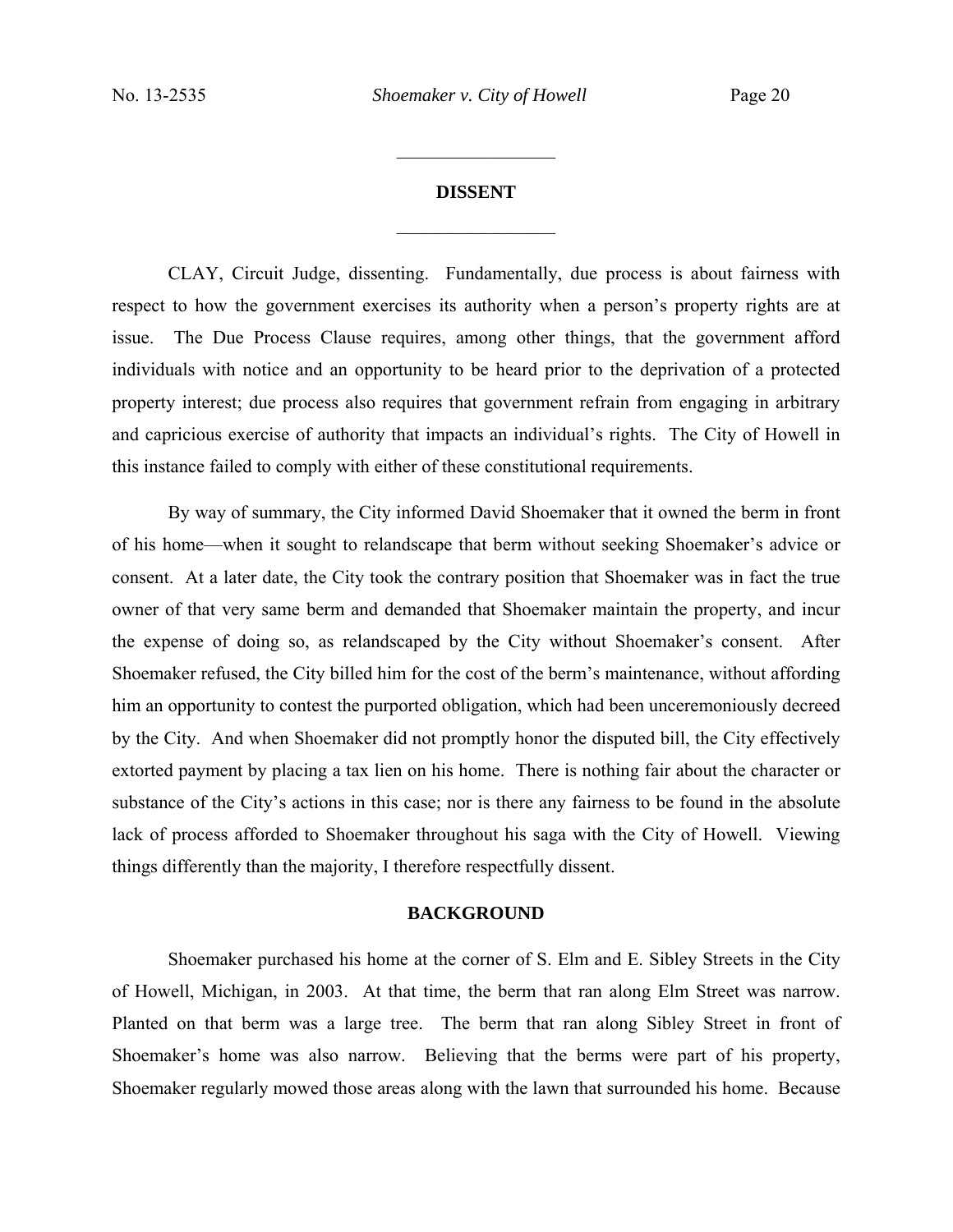the berms were narrow and unencumbered, Shoemaker only needed to make two passes with his lawnmower to complete the task of keeping those areas well-maintained. The additional effort was minimal.

Beyond simply maintaining the berms, Shoemaker undertook efforts to improve the property surrounding his home. Shortly after moving to the corner of S. Elm and E. Sibley Streets, Shoemaker and his minor daughter selected, purchased, and then planted a five-foot tall red maple tree in the berm running along Sibley. Thereafter, Shoemaker and his daughter watched year after year as this tree grow taller, and Shoemaker continued mowing the grass surrounding his property, until a series of events in 2009 interfered with his interest in maintaining the berms.

In 2009, the City undertook a project to replace certain gutters and to "improve" the berms running alongside the roads. Around the same time that the City was tearing up the existing gutters that were buried along the edge of Elm Street, a large branch broke from the old tree that was situated on that land and crashed on top of Shoemakers van, causing \$9,000 worth of damage. Shoemaker contacted the City, believing that the incident had been the result of the nearby construction. He also worried that he might have to remove the tree. But the workers sent by the City to inspect the damage told Shoemaker that he had no say in what happened to the tree because it was not planted on his property, inasmuch as the berm belonged to the City. Following that incident, the City began working on the berm running alongside of Shelby Street, where Shoemaker had planted the red maple tree with his daughter. The City uprooted Shoemaker's maple tree over his objections, again telling him that the property between the sidewalk and the street was owned by the City. The City then increased the width of the berm by narrowing the street with the placement of a new curb further from Shoemaker's home. And on this larger block of grass, the City planted nine saplings; each supported by a web of guidewires. It was only at this point—after his tree had been ripped from the ground and the once narrow berm had simultaneously become wider and more difficult to mow—that Shoemaker determined to stop maintaining the reconfigured and relandscaped strip of land that ran adjacent to the sidewalk on Shelby Street in front of his home.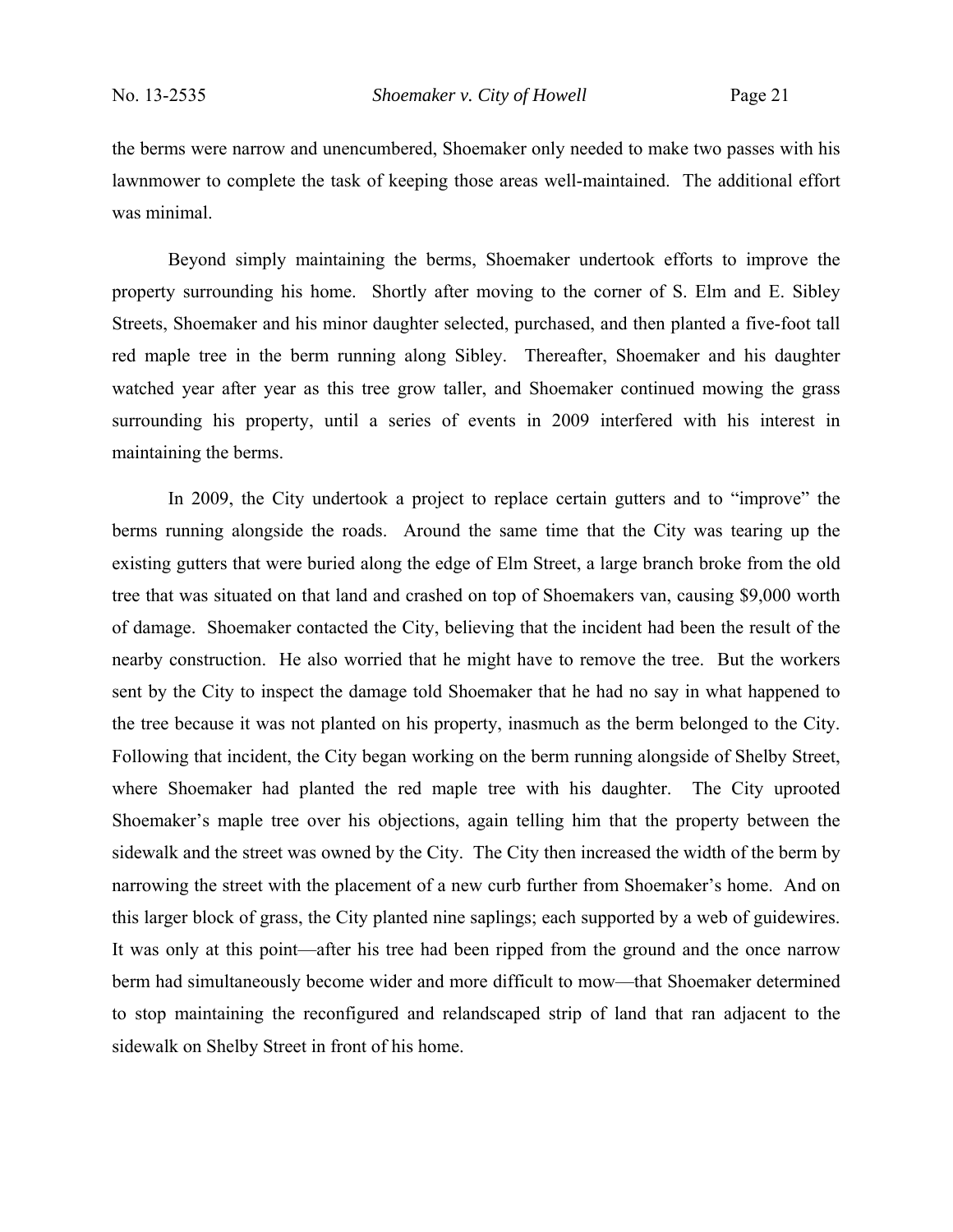Subsequently, the City's Code Enforcement Officer became aware that Shoemaker was not mowing the grass on the berm. Finding that the growth on the berm was in violation of City Ordinance § 622.02(a), the Officer warned Shoemaker (by way of several written communications either sent through the mail or affixed to Shoemaker's door) that the City's ordinances required Shoemaker to maintain the property. The provision in question reads as follows:

a) Cutting and Removal. No owner, lessee or occupant . . . having control of any occupied or unoccupied lot or land or any part thereof in the City, shall permit or maintain on any such lot or land, or on or along the sidewalk, street or alley adjacent to the same between the property line and the curb . . . any growth of weeds, grass or other rank vegetation to a greater height than eight inches on the average . . . . No person shall neglect to cut . . . weeds, grass or other vegetation as directed in this section, or fail, neglect or refuse to comply with the provisions in this section, or resist or obstruct the City Manager or his or her authorized agent in the cutting and removal of weeds, grass and other vegetation.

e) Noncompliance; Remedy of the City. If the provisions of the foregoing subsection are not complied with, the City Manager or his duly authorized representative shall serve notice upon the owner, lessee, or occupant . . . to comply with the provisions of this section. Such notice shall be given verbally to any of such persons or in writing. If in writing, it shall be sent first class mail to the owner of record of the lot or land in question . . . . If the person upon whom the notice is served fails, neglects or refuses to cut, remove or destroy . . . such weeds, grass, trees or other vegetation within five business days form the date of such notice . . . . the City Manager shall cause such weeds, grass, trees and other vegetation to be removed or destroyed and the actual cost of such cutting, removal or destruction, plus an administrative fee of seventy-five dollars . . . shall be certified to by the City Manager or his or her duly authorized representative and shall become and be a lien upon the property on which such weeds, grass, trees and other vegetation were located. A statement for such actual costs plus administrative fee shall thereupon be sent by first class mail to the property owner . . . .

Ordinance § 622.02.

The standoff between the Enforcement Officer and Shoemaker reached its climax in August 2011. On August 18, 2011, after having left several violation notices on Shoemaker's door, the Officer spoke directly with Shoemaker's daughter and left a "final notice" demanding that Shoemaker bring the berm into compliance with the ordinance by cutting the overgrown vegetation. The notice left by the Officer was scant; it included only the fact that the City was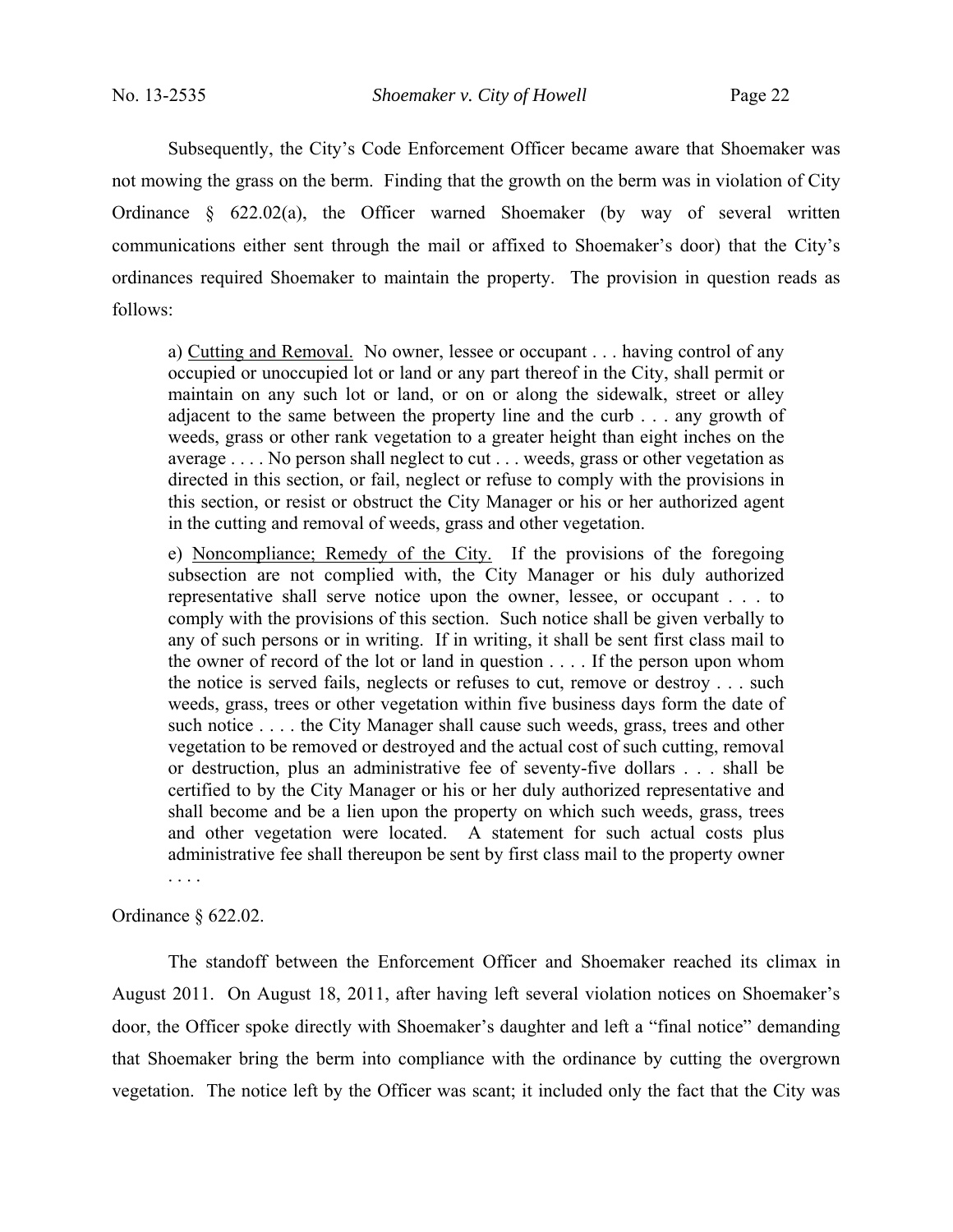charging Shoemaker with having violated "Ord.  $\S$  622.02" for "tall grass + weeds," the anticipated date of reinspection (August 19, 2011), and a phone number for "Code Official" number 24, presumably the Enforcement Officer who scrawled the notice. *See* Appendix I. But most significantly, the letter was absolutely devoid of any indication that Shoemaker had the right to challenge the purported violation, let alone any information regarding how he could initiate such a challenge.**<sup>1</sup>** *See id.*

Displeased with how the Enforcement Officer had spoken to his daughter, Shoemaker contacted the City, which prompted a return phone call from the Officer on August 23, 2011. The Enforcement Officer apologized for the misunderstanding, but reaffirmed his position that Shoemaker was responsible for mowing the berm. When Shoemaker protested, relaying the message conveyed to him by City workers—namely, that the land was not Shoemaker's property. The Officer "concurred" with that assessment, but maintained his position that maintenance of the land was nonetheless Shoemaker's responsibility alone. (R. 26-12, Officer's Notes, PGID 651). Shoemaker asked to be ticketed so that he could challenge the ordinance as applied to him under these circumstances. Notably, the letters that the Enforcement Officer had previously sent to Shoemaker indicated that a ticket would be issued upon the failure to mow the disputed property. Yet, instead of issuing a ticket, the Officer sent Shoemaker an invoice for \$150 (inclusive of administrative fees) after having directed the City's contractor to mow the berm.

This process repeated itself in October 2011. The vegetation growing on the disputed strip of property became unkempt, the Enforcement Officer sent another letter to Shoemaker, and he again directed the City's contractor to mow the property for the exorbitant price of \$75. The Enforcement Officer thereafter sent Shoemaker an invoice for \$450, a price that included a \$250 civil fine on top of a \$75 administrative fee.**<sup>2</sup>** The invoices sent to Shoemaker, like each of the letters and the door hanger notices delivered before them, lacked any indication that Shoemaker

**<sup>1</sup>** <sup>1</sup>The Code Officer had twice sent a more detailed letter explaining the substance of § 622.02 in both May and August 2011, and explained the potential consequences of any failure to comply. But this letter, if it was received, also failed to provide any information about how a violation or the statute itself as applied to Shoemaker could be challenged before the City.

<sup>&</sup>lt;sup>2</sup>This time around, the contractor not only trimmed the disputed area, he also entered into Shoemaker's gated and fenced-in backyard to indiscriminately mow the entire property, including mowing over Shoemaker's well-maintained plants and his strawberry patch.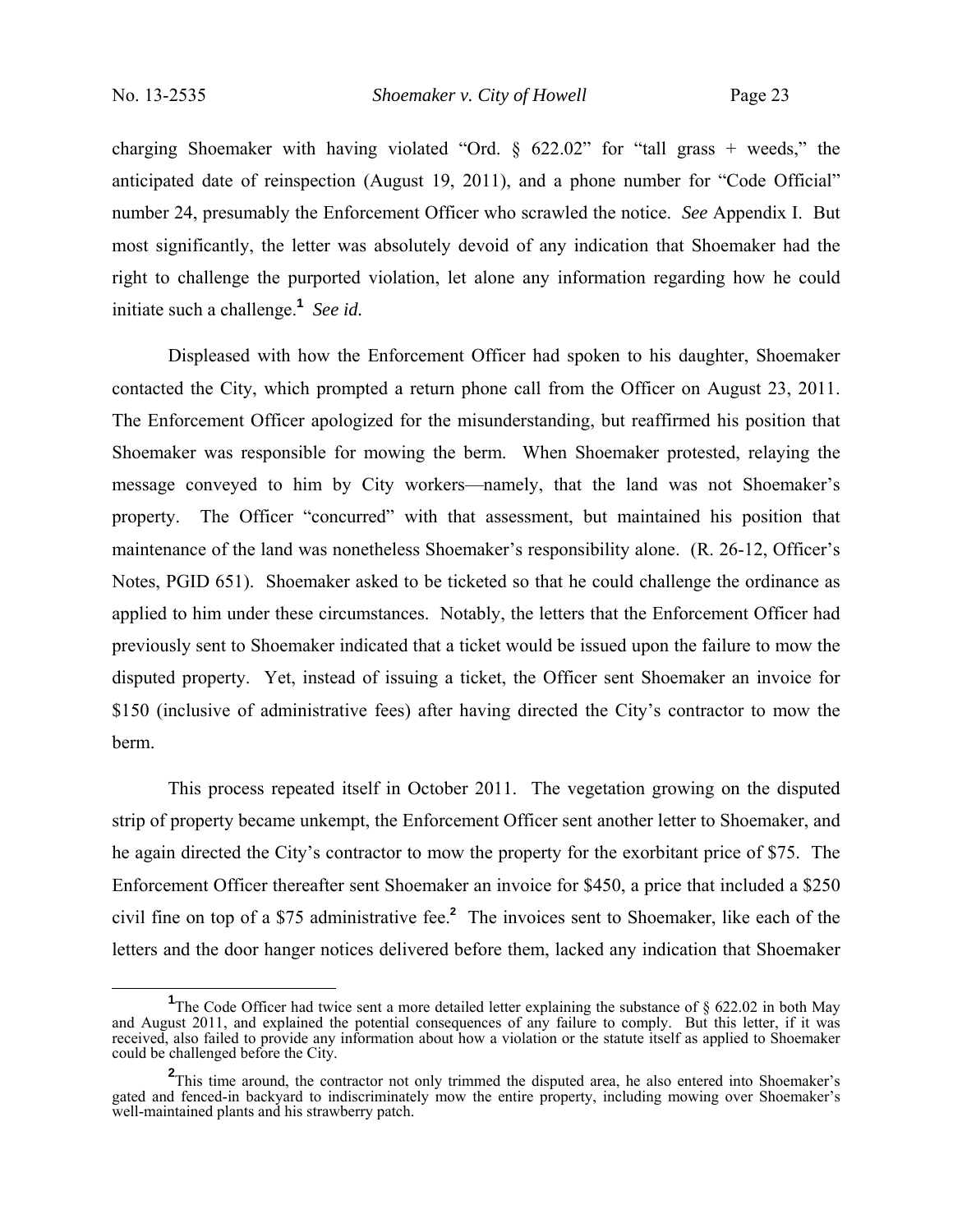could challenge the purported violation of the ordinance or, in the alternative, challenge the ordinance itself (as applied to him). *See* Appendix II.**<sup>3</sup>** Moreover, the invoices certainly offered no information as to how any challenge could be initiated. *See id.* The invoices simply demanded payment.

When Shoemaker refused to pay the invoices, a \$600 charge was added to his property taxes as a lien against his home. But Shoemaker, like many Americans, had a mortgage on his home. And as is common with home mortgages, a copy of Shoemaker's tax bill was sent directly to the bank that held the mortgage. Shoemaker had no opportunity to contest the charge because the City's extortion was completed when the bank paid the additional sum from Shoemaker's mortgage escrow account that was reserved for his property taxes. Fearing that the City would next require him to maintain some other property, the existence of which could be purported to give him some marginal benefit, Shoemaker sold his home at a loss and removed himself from Howell, the City where he had gone to high school and college, and where he had lived for most of his life.

#### **DISCUSSION**

### **I. Procedural Due Process**

Procedural due process, at a minimum, requires that the government, prior to depriving an individual of a property right, provide the affected individual with notice of the charges and a meaningful opportunity to contest the factual basis for those charges. *Morrison v. Warren*, 375 F.3d 468, 473 (6th Cir. 2004) (citing *Mullane v. Cent. Hanover Bank & Trust Co.*, 339 U.S. 306, 313 (1950)). The notice commanded by due process requires more than the mere indication of the government's intent to act against the affected individual; it must be must be "reasonably calculated, under all the circumstances, to apprise interested parties of the pendency of the action and afford them an opportunity to present their objections." *Mullane*, 339 U.S. at 314. The "right to be heard has little reality or worth unless one is informed" of his ability "to appear or default, acquiesce or contest." *Id.* 

**<sup>3</sup>** <sup>3</sup>Only the first invoice appears on the record.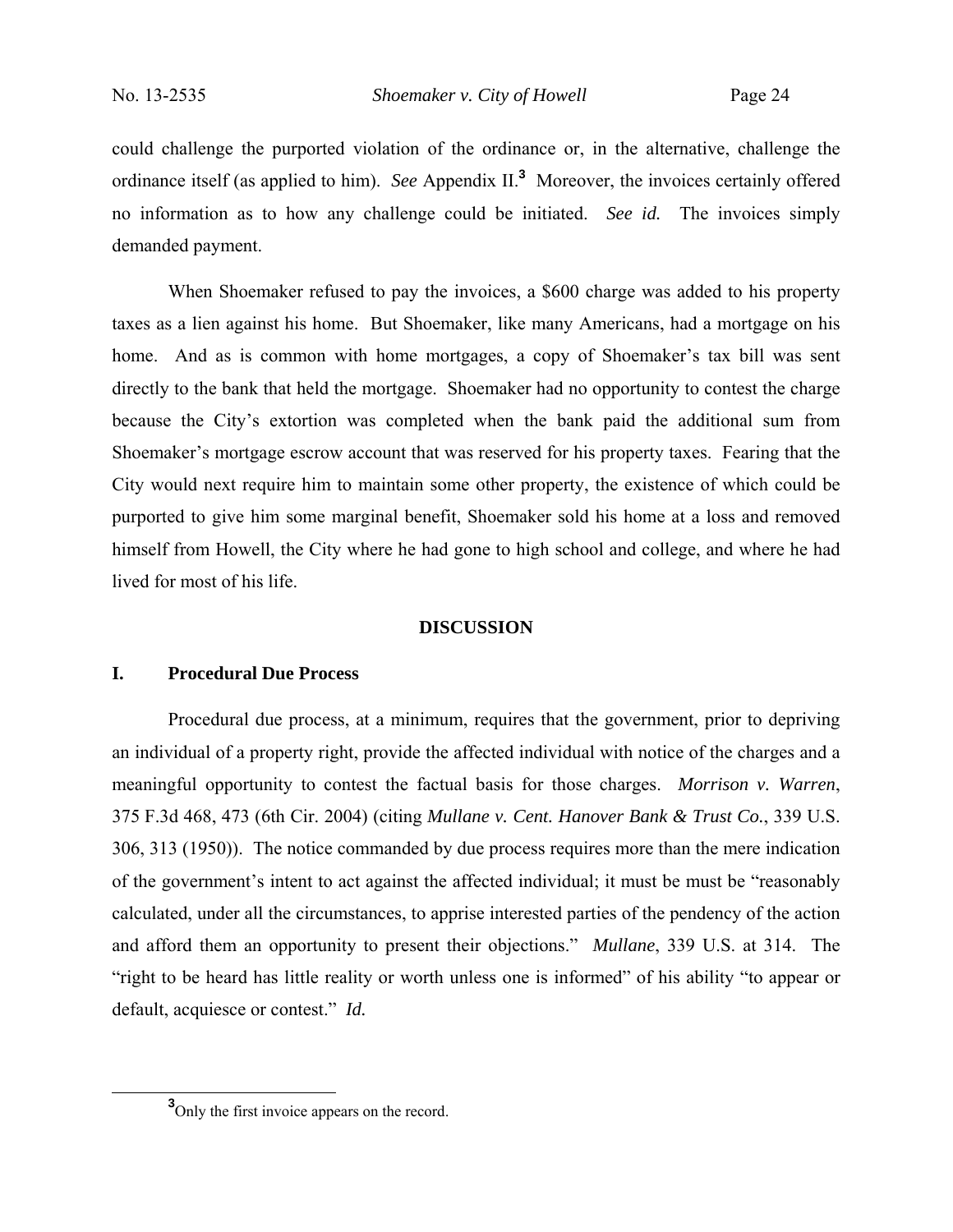No. 13-2535 *Shoemaker v. City of Howell* Page 25

The majority contends that Shoemaker's claim is doomed simply because he failed to dispute *one aspect* of the charges against him—the height of the grass—and, in support of this plainly faulty contention, the majority cites a string of irrelevant out-of-Circuit cases that fail to support the majority's position. *See* Maj. Op. at 12. Due process requires an opportunity to be heard with respect to *all* of the materially relevant "disputed issues of fact" that form the basis for the charges. *Bd. of Regents of State Colls. v. Roth*, 408 U.S. 564, 590 (1972); 16C C.J.S. Constitutional Law § 1495 (2015) ("Due process of law implies the right to contradict by proof every material fact which bears on the question of right involved.").Shoemaker was willing to mow the grass, so long as he owned the berm. He proved that point by mowing the grass up until the City dictated that it was the true owner of that property. It is beyond questioning that Shoemaker disputed the charges against him, inasmuch as he denied ownership over the property after the City had summarily taken the property, therefore making him not responsible for cutting the overgrown grass. For that reason, the City was required to afford him adequate notice and a meaningful opportunity to be heard. The City failed with respect to both of those obligations.

#### **A. Insufficient Notice**

The panel's inquiry into this case should have ended with the insufficiency of the notice provided by the City, before even considering what process was required under *Mathews v. Eldridge*, 424 U.S. 319 (1976). Quite frankly, it is completely baffling as to why the majority pronounces that "[t]he record clearly establishes that the City provided Shoemaker with ample notice of the allegations against him," as if notice of the allegations on their own could satisfy due process. *See* Maj. Op. at 7. The notice itself was clearly deficient because it was not "reasonably calculated," under any circumstances, to "afford" Shoemaker "an opportunity to present [his] objections." *Mullane*, 339 U.S. at 314. None of the correspondences or notices of violation mentioned the right to challenge the charges, let alone how such a challenge could be initiated. Nonetheless, the majority seeks to cure this constitutional deficiency by postulating that "[a] simple investigation of the [City Code] or a call to City Hall would have answered Shoemaker's questions, but he made no such effort." Maj Op. at 8. There are a couple of problems with this argument, which will be addressed in turn.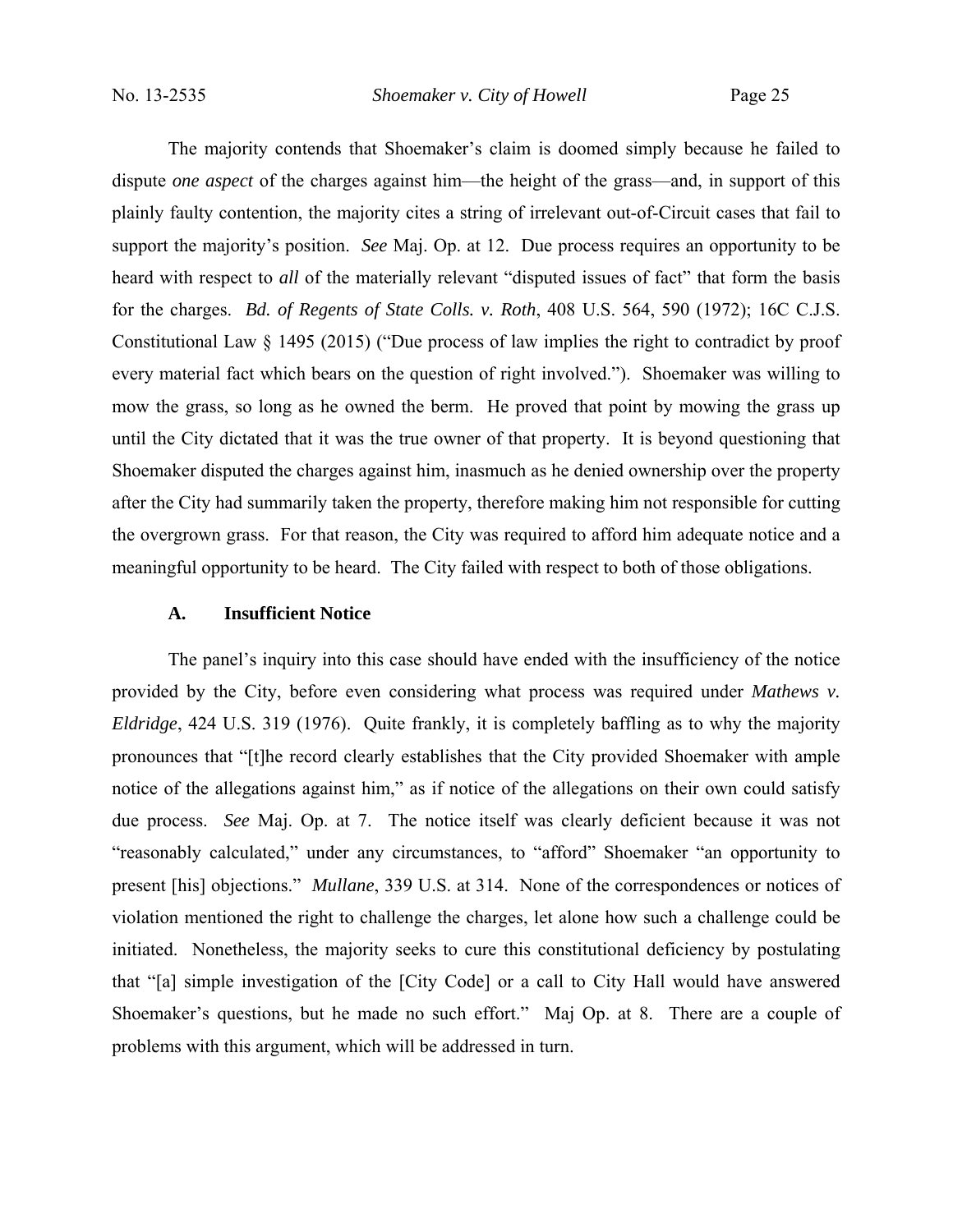The first and the most obvious problem with the majority's attempt to excuse the constitutional deficiency of the City's notice is that Shoemaker did in fact call City Hall. Moreover, he attempted to dispute the factual basis for his violation, and he asked for a ticket so that he could challenge the purported violation in court. But the City neither offered him that opportunity nor informed him of any additional process that was available to him and that he was due.

My second concern with the majority's position is that because this notice is so disconnected from the opportunity to be heard, such that the receiving party is left searching for basic answers with respect to his right to challenge the government action, it no longer serves the vital purpose of the notice required by due process. *See Mem. Light, Gas & Water Div. v. Craft*, 436 U.S. 1, 15 (1978) ("The purpose of notice under the Due Process Clause is to apprise the affected individual of, and permit adequate preparation for, an impending 'hearing.'").

Shoemaker was neither informed of, nor given any opportunity, to challenge the application of the ordinance to his circumstances. This lack of meaningful notice was constitutionally deficient. *See Zilba v. City of Port Clinton, Ohio*, 924 F. Supp. 2d 867, 884 (N.D. Ohio 2013) ("[T]he only semblance of process Defendant provides is the right to refuse to pay [the ticket]—intentionally committing a minor misdemeanor when the initial offense was not criminal . . . . Defendant provided . . . no indication the ticket could be challenged . . . ."). The Enforcement Officer in this case simply repeated his assertion that Shoemaker was responsible for mowing the grass on the disputed property and that the vegetation on that strip of land had grown too tall. Under the Fourteenth Amendment, this was no notice at all.

# **B. Insufficient Process**

Failing to recognize that notice requires more than simply advising an affected individual that the government plans to deprive that individual of some property interest, the majority proceeds to conduct a deeply flawed analysis of what constitutes sufficient process under the circumstances presented by this case.

The City made only one argument in its briefing as to why it satisfied the strictures of procedural due process. In the City's own words: "Not only did [Shoemaker] receive actual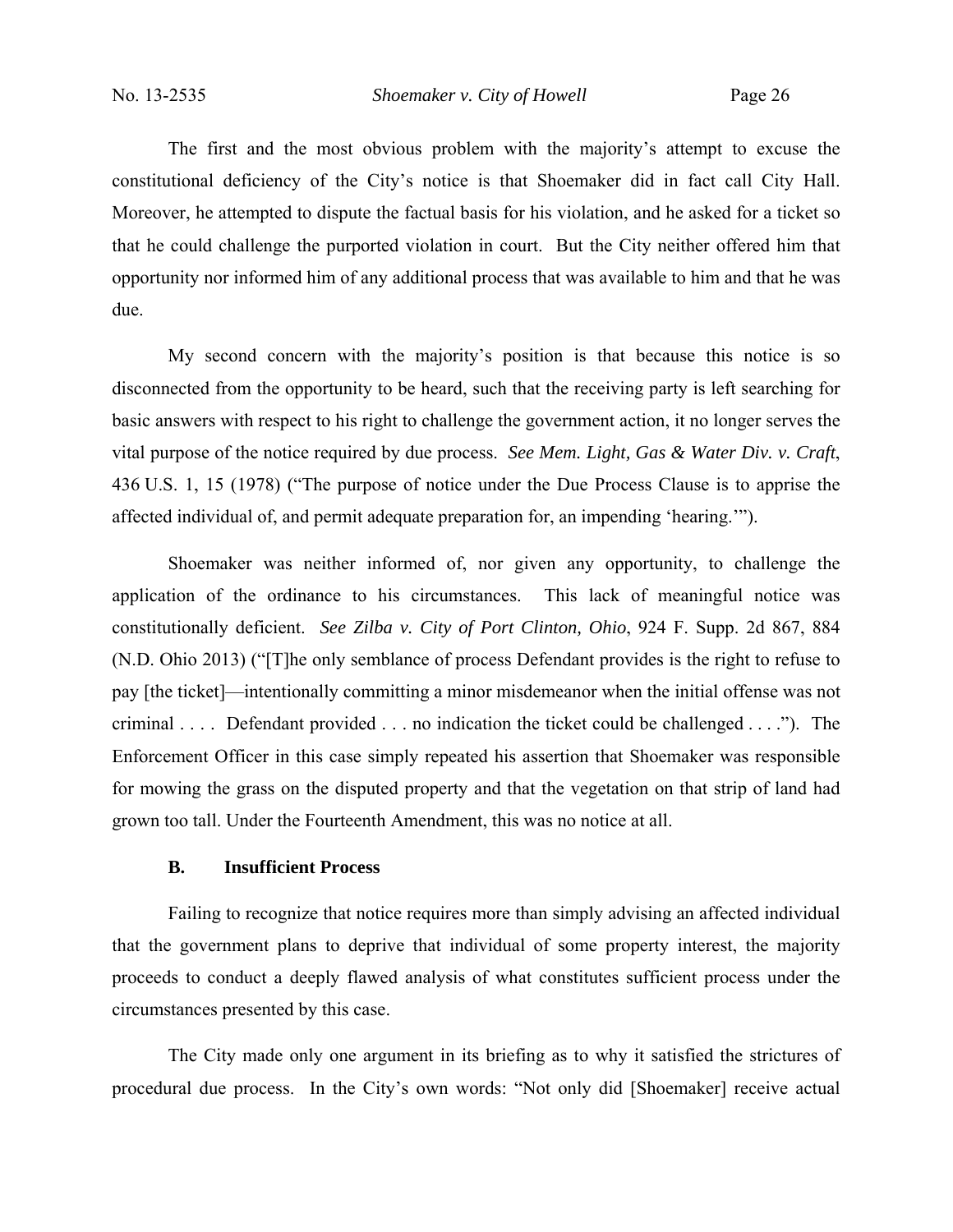notice of the violations, but he also received all of the process he was due," because he had "an opportunity to be heard," inasmuch as the City's "Enforcement Officer . . . addressed his concerns and explained [the City's position]," with respect to who should mow the berm, when Shoemaker called City Hall to complain. Appellant's Br. at 35–36. This so-called "process," far shy of a formal hearing, was obviously deficient for the simple reason that due process is not satisfied by the use of an adjudicative hearing or review that is conducted by the same government official who was responsible for enforcing the law that led to the deprivation in the first place. *See, e.g.*, *Goldberg v. Kelly*, 397 U.S. 254, 271 (1970) ("[P]rior involvement in some aspect of a case will not necessarily bar . . . [an] official from acting as a decision maker. He should not, however, have participated in making the determination under review."). The phone call between Shoemaker and the Enforcement Officer does not constitute the sort of process required by the Fourteenth Amendment.**<sup>4</sup>**

Determined to reshape the law of procedural due process, *see Yang v. City of Wyoming, Mich.*, No. 14-1846, 2015 WL 4174760, F.3d (6th Cir. July 13, 2015) (slip op.), the majority side-steps the fatal flaw in the City's constitutionally deficient argument. Instead of considering the City's theory of the case, the majority turns to the amici and pretends that the primary argument raised by the amici's brief was not waived on account of the City's failure to make that argument itself. The position supported by the amici, however, is not properly before the Court. *See Taylor v. KeyCorp*, 680 F.3d 609, 615 n.6 (6th Cir. 2012) ("[The amicus] asserts that Taylor has standing to pursue her claims, even in the absence of injury, simply because defendants breached duties owed to her pursuant to ERISA. This argument, however, was not raised by the parties in their appellate briefs. Accordingly, we will not consider this issue." (citing *Cellnet Commc'ns, Inc. v. FCC*, 149 F.3d 429, 443 (6th Cir. 1998)). The majority's contention to the contrary—that "the amici simply augmented the City's position that it did not violate Shoemaker's procedural due process rights because sufficient procedures were in place"—is patently untrue. *See* Maj. Op. at 13. Framing the City's position so broadly that it

**<sup>4</sup>**<br> **4** The City's reliance on *Silvernail v. County of Kent*, 385 F.3d 601 (6th Cir. 2004), is misplaced. In that case, the individual was not forced to seek review of a government action with the officer who had determined that enforcement was necessary in the first place. Moreover, the affected individual was provided with a phone number to call for the explicit purpose of challenging "any . . . reason why they should not be required to pay the Government Assessment Fee." 385 F.3d at 605. The apparent purpose of providing the phone number in this case was simply to explain to the affected individual why the City was going to take the action that it was taking.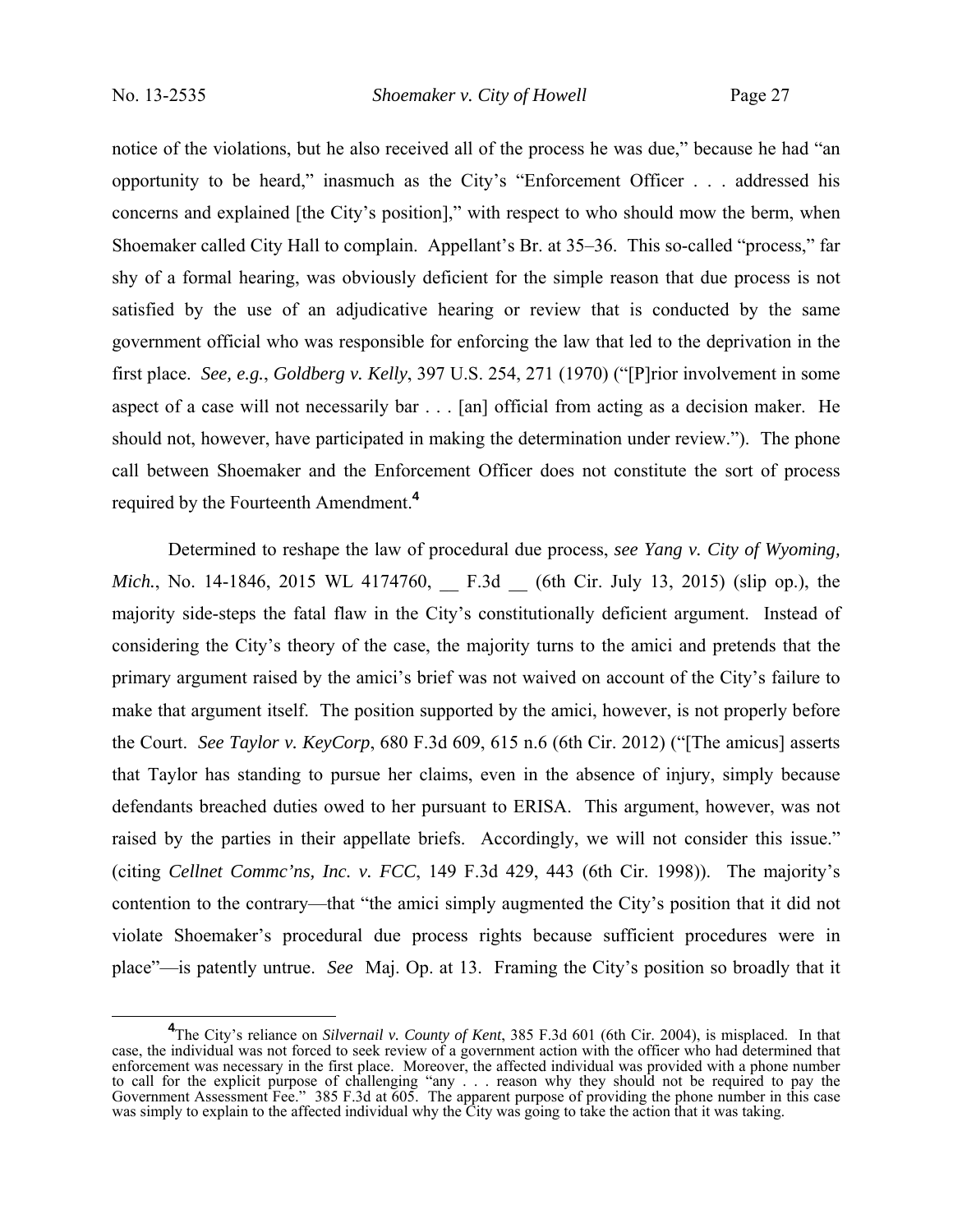would encompass any argument in support of finding that the City offered sufficient process, is contrary to binding precedents, defeats the purpose of the waiver rule, and expands the role of amicus curiae beyond recognition. *See United States v. Michigan*, 940 F.2d 143, 165 (6th Cir. 1991) ("[A]micus cannot create, extend, or enlarge issue[s]."); *see also* Barbara J. Fan Arsdale, 4 Am. Jur. 2d § 7 (online ed.) (last updated May 2015) ("In general, an amicus curiae must accept the case before the reviewing court as it stands on appeal, with the issues as framed by the parties. . . . where a party does not adopt an amicus curiae argument in its brief, the argument is waived on appeal.").

Notwithstanding the impropriety of considering the amici-raised argument, the provisions of the City Code highlighted by the amici provide no more bases to find that the City afforded adequate process to Shoemaker before depriving him of \$600. In fact, the need to rely on the amici's arguments in this case lays bare the fallacy of the majority's proposition that "Shoemaker could have learned about the procedures for objecting to the allegations against him" by contacting City Hall. Maj. Op. at 8. He did contact City Hall, and the City itself was apparently unaware of any other procedures available to Shoemaker through which he could challenge the violations; the City certainly failed to advise him of any such procedures, and it also failed to apprise the Court of any such procedures in this appeal.

What the amici identify, and the majority relies on, is a maze of City Code provisions that ultimately allow a taxpayer to challenge his or her tax bill. (The majority also discusses the right to challenge a special assessment, which is entirely irrelevant to this case, as the City did not utilize that procedure to deprive Shoemaker of his property.) In any regard, an individual's right to challenge a tax lien placed against his or her home, or their right to challenge a special assessment, does not in practice (and cannot in theory) be a substitute for the right to initially challenge the purported violation that has ultimately resulted in the deprivation at issue. With respect to this case, the inadequacy of this alleged process (whereby Shoemaker could have challenged his tax bill) could not be any clearer. The bill that augmented Shoemaker's property taxes was automatically forwarded to the bank that held his mortgage. The bank presumably increased his monthly payment to insure that his escrow account associated with the property taxes had a sufficient balance. Regardless of whether there was any monthly increase, the bank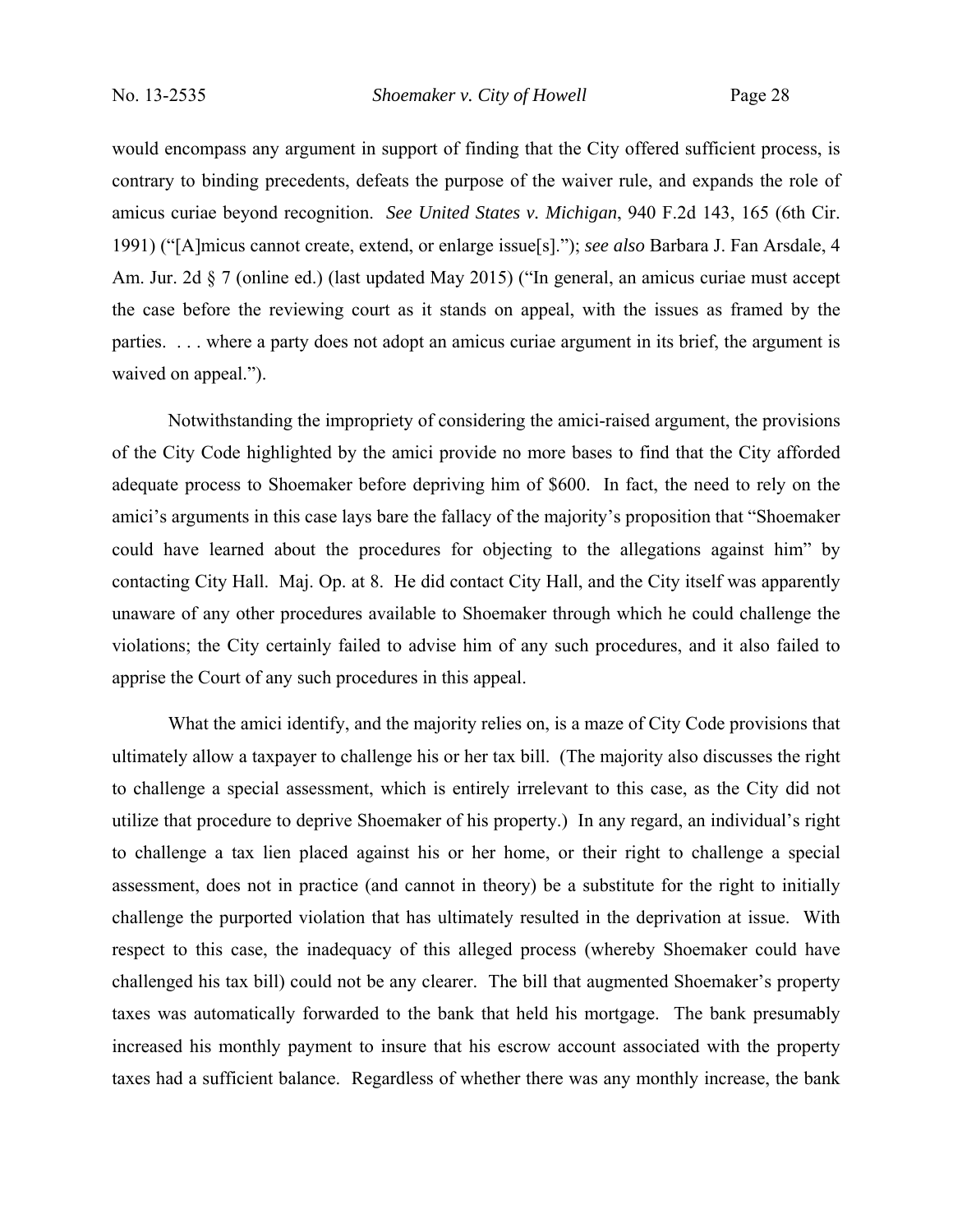No. 13-2535 *Shoemaker v. City of Howell* Page 29

ultimately paid Shoemaker's property taxes from the escrow account (including the additional \$600). Shoemaker was never afforded *any* opportunity by the City to contest the charges. Shoemaker was unaware of the precise amount of the final bill, but he was ultimately required to ratify the City's extortion when he tendered to the purchasers of his home the required documentation proving that there were no outstanding taxes on the property. The so-called process offered by the City's tax dispute system is blatantly insufficient in this context.**<sup>5</sup>**

Pursuant to *Mathews v. Eldridge*, 424 U.S. 319 (1976), the sufficiency of process is determined by weighing (1) "the private interest that will be affected," (2) "the risk of an erroneous deprivation through the procedures used," (3) "the probable value, if any of additional substitute procedural safeguards," and (4) "the [g]overnment's interest, including the fiscal and administrative burdens" that additional process might entail. The decision to be made in this case was whether the City could force Shoemaker to mow the disputed property, not whether the City issued an accurate bill for his property taxes. Although consideration of the *Matthews*  factors is unnecessary to resolve this case because of the manifest deficiency of the notice offered to Shoemaker and lack of any opportunity be heard in actuality, a review of those factors further illustrates both the necessity of affording sufficient process under these circumstances and the relative ease with which the City could have offered that process.

Contrary to the majority's view, being charged \$600 (not to mention having one's wellmaintained garden demolished<sup>6</sup>) is not a "relatively minor" expense for the average American.<sup>7</sup> Nor is the risk of deprivation "minimal" simply because it is objectively ascertainable whether or not vegetation has grown to the height of eight inches. *See Zilba*, 924 F. Supp. 2d at 880–84 (involving a citation for parking in proximity to a fire hydrant, which was objectively defined by statute). Moreover, the risk of a wrongful deprivation is particularly great in a case such as this

**<sup>5</sup>** <sup>5</sup>The majority also suggests that Shoemaker was afforded sufficient post-deprivation process because eventually any quasi-judicial state action that affects individual rights can be challenged in the Michigan courts, pursuant to the Michigan Constitution. Under the majority's view, this remedy would all but preclude a court from finding that any administrative action taken by the State, or any of its political subdivisions and the bodies therein, constituted a due process violation.

**<sup>6</sup>** *See supra* n.2.

**<sup>7</sup>**In 2012, the median weekly income for a fully-employed individual in the United States was less than \$800. *See* U.S. Dep't of Labor, Median Usual Weekly Earning of Full-Time Wage and Salary Workers, Bureau of Labor Statistics, tbl.1, http://www.bls.gov/news.release/wkyeng.t01.htm (last updated Apr. 21, 2015). Demonstrating just how out of touch the majority is with respect to the economic reality faced by many Americans, the majority implied that \$25 and \$600 are similar financial stakes, even though \$600 is 24-times greater than \$25.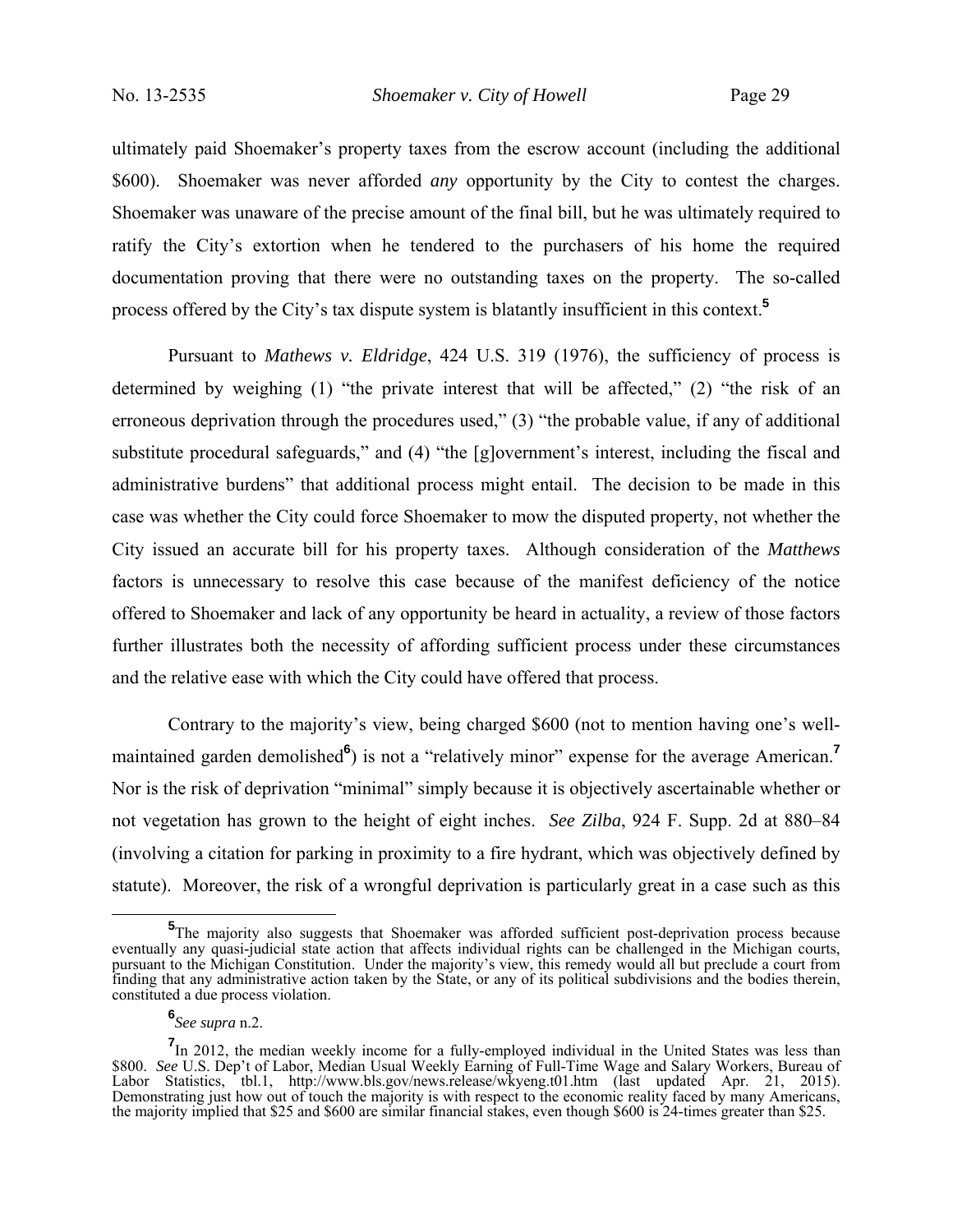where the affected individual might never have an opportunity to see the bill, or contest it before payment, because it was forwarded directly to his or her mortgaging bank. And despite the majority's insistence that additional process would be a financial drain on the City because somehow allowing people to challenge tickets issued to them "would quickly outpace the monies collected as a result of" issuing the tickets in the first place, there is absolutely no evidence in the record to support that strained and illogical position. Maj Op. at 11. Cities have not stopped issuing parking tickets (or tickets for a host of other civil infractions) simply because *some people* actually challenge those tickets. There is absolutely no reason to believe that there would be any meaningful increase in overhead when the infrastructure for challenging tickets based on violations of the municipal ordinances is already in place.

The City's purported process, which it apparently failed to recognize as a viable option for an individual in Shoemaker's circumstances, is plainly insufficient to meet the strictures of due process. The notice did not apprise Shoemaker of anything, other than the City's belief that Shoemaker should cut the grass on the disputed property or risk being charged for failing to do so; and the so-called opportunity to be heard was far too disconnected from the alleged violation to be in any way meaningful, even if Shoemaker had been paying his property taxes directly. *See Mem. Light, Gas & Water Div.*, 436 U.S. at 22. The judgment of the district court should be affirmed because the City failed to provide sufficient process before depriving Shoemaker of his rightful property.

# **II. Substantive Due Process**

The second issue in this case was also wrongly decided by the majority. Substantive due process guarantees that certain "deprivations of life, liberty or property are subject to limitations regardless of the adequacy of the procedures employed." *Pearson v. City of Grand Blanc*, 961 F.2d 1211, 1216 (6th Cir. 1992) (internal quotation marks omitted). At its core, this constitutional right protects against government incursions on fundamental rights, government actions affecting an individual that "shock the conscience," and government actions that are arbitrary and capricious in nature. *Range v. Douglas*, 763 F.3d 573, 588 (6th Cir. 2014)*.* The City's actions in this case were arbitrary and capricious because they lacked any rational basis, and therefore, the judgment of the district court should be affirmed on this issue as well.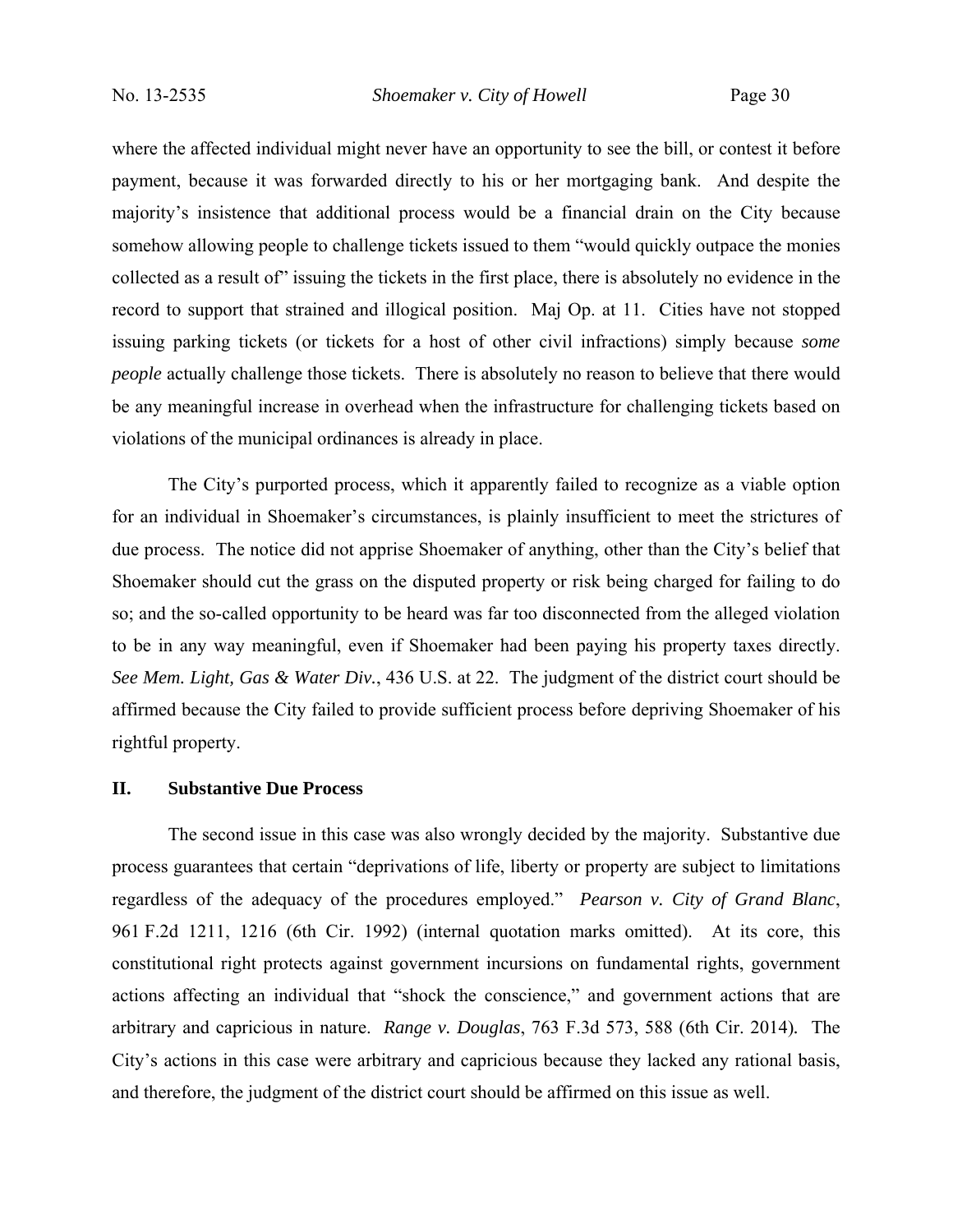No. 13-2535 *Shoemaker v. City of Howell* Page 31

The majority expends considerable effort attempting to disprove the City's ownership of the disputed berm and prove Shoemaker's partial ownership. That effort is seemingly made in vain. This dispute cannot be determined based solely on the formalistic dogma of property law, which suggests that Shoemaker had some undetermined number of sticks in a much larger bundle (which the City treated as *de minimis*). The determination of this issue, in my view, turns on the reality of Shoemaker's ownership interest and the beneficial use of the berm in question based on the facts before this panel.

I agree with the majority that under Michigan law Shoemaker had no unique rights with respect to the disputed property, other than the right of reversion (once the City has determined that it no longer has a use for public sidewalks and public streets) and the right of ingress and egress in and out of his own driveway. I disagree, however, with the majority's paradoxical conclusion that Shoemaker had a "special interest" in the berm and that he had "de facto use of the land." Maj. Op. at 16. That proposition could not be further divorced from reality. Shoemaker may have initially had a special interest in the berm when he purchased his home and treated the berm as an extension of his property by planting a tree on it. But that relationship ended when the City uprooted his tree, made its own improvements and alterations to the property, and told him that the City was the true owner of that land. The reality of Shoemaker's ownership interest is that, after those events, the City had determined that Shoemaker had no real interest in the berm whatsoever.

Although I agree that the ordinance, as generally applied to the berms running along the side of streets throughout the City, does not inevitably run afoul of substantive due process, the City's actions under these circumstances were violative with respect to Shoemaker because of the way in which the City exploited its presumed ownership interest in the berm. Mainly, the City violated Shoemaker's due process rights by maintaining, on one hand, that Shoemaker had no right to determine the landscaping of that property, while on the other hand, demanding that Shoemaker was solely responsible for its upkeep. It is not the Court's prerogative to answer constitutional questions in the abstract. The majority has been led astray by its concern that the ordinance at issue in this case is "ubiquitous from coast to coast." Maj. Op. at 17. But a decision with respect to Shoemaker does not necessarily implicate the application of every ordinance that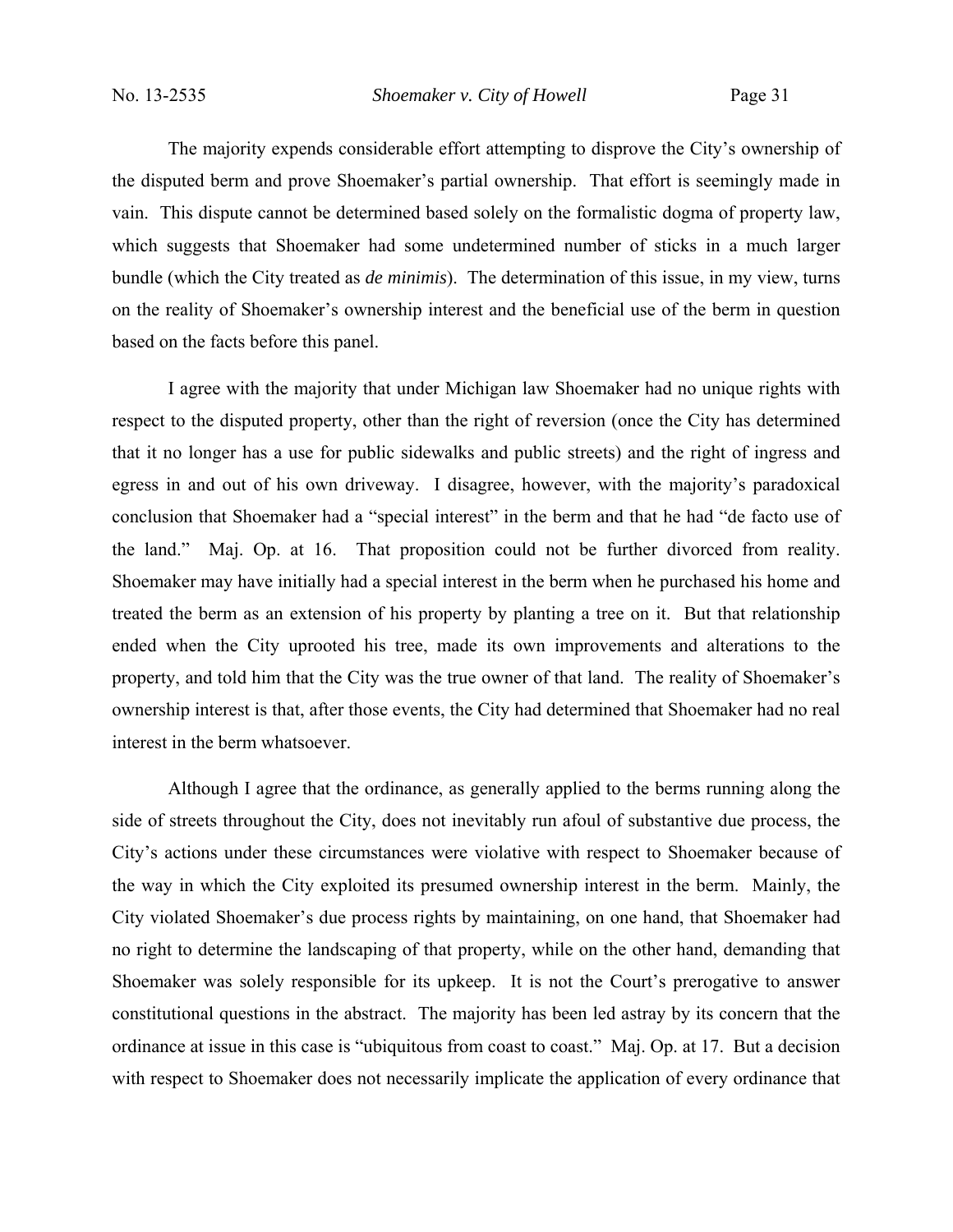requires homeowners to mow the berms that run adjacent to their property. It is enough to say that on these facts—where the City excavated Shoemaker's tree, replaced that tree with a number of saplings (each requiring a tangle of wires to maintain its upwards growth), demanded that Shoemaker maintain the relandscaped property, and then extracted \$600 from his mortgage holder pursuant to the City's property tax lien for his failure to maintain the land over which he apparently had zero control—the City's actions were arbitrary and capricious, and therefore, in violation of Shoemaker's substantive due process rights.

There is no rational basis to support the City's application of the ordinance in the manner that it was enforced against Shoemaker in light of his past dealings with the City respecting this particular strip of land. Contrary to the majority's naked assertion that Shoemaker "had the de facto use of the land," Maj. Op. at 18, the City repeatedly stated (as well as demonstrated through its actions) that Shoemaker had no control over the berm whatsoever. The City's justifications for requiring Shoemaker to mow the berm include: protection of property values, traffic control, rodent control, aesthetics, and public health. Although some of these rationales sound reasonable, none of them speak to the issue of why Shoemaker (as opposed to the City) should maintain the berm if he has absolutely no right to control it and choose which trees are to be planted there. The City argues that the berm is a natural extension of Shoemaker's lawn and that it contributes aesthetic value to his property. However, Shoemaker's appreciation for aesthetics motivated him to plant a red maple tree with his daughter on that berm. The City removed that tree and replaced it with vegetation of its own choosing. Why Shoemaker should maintain that newly configured berm with vegetation not of his own choosing remains a mystery, for which neither the City nor the majority has provided a satisfactory answer.

# **CONCLUSION**

For the reasons stated above, I would affirm the judgment of the district court on both issues before the panel.